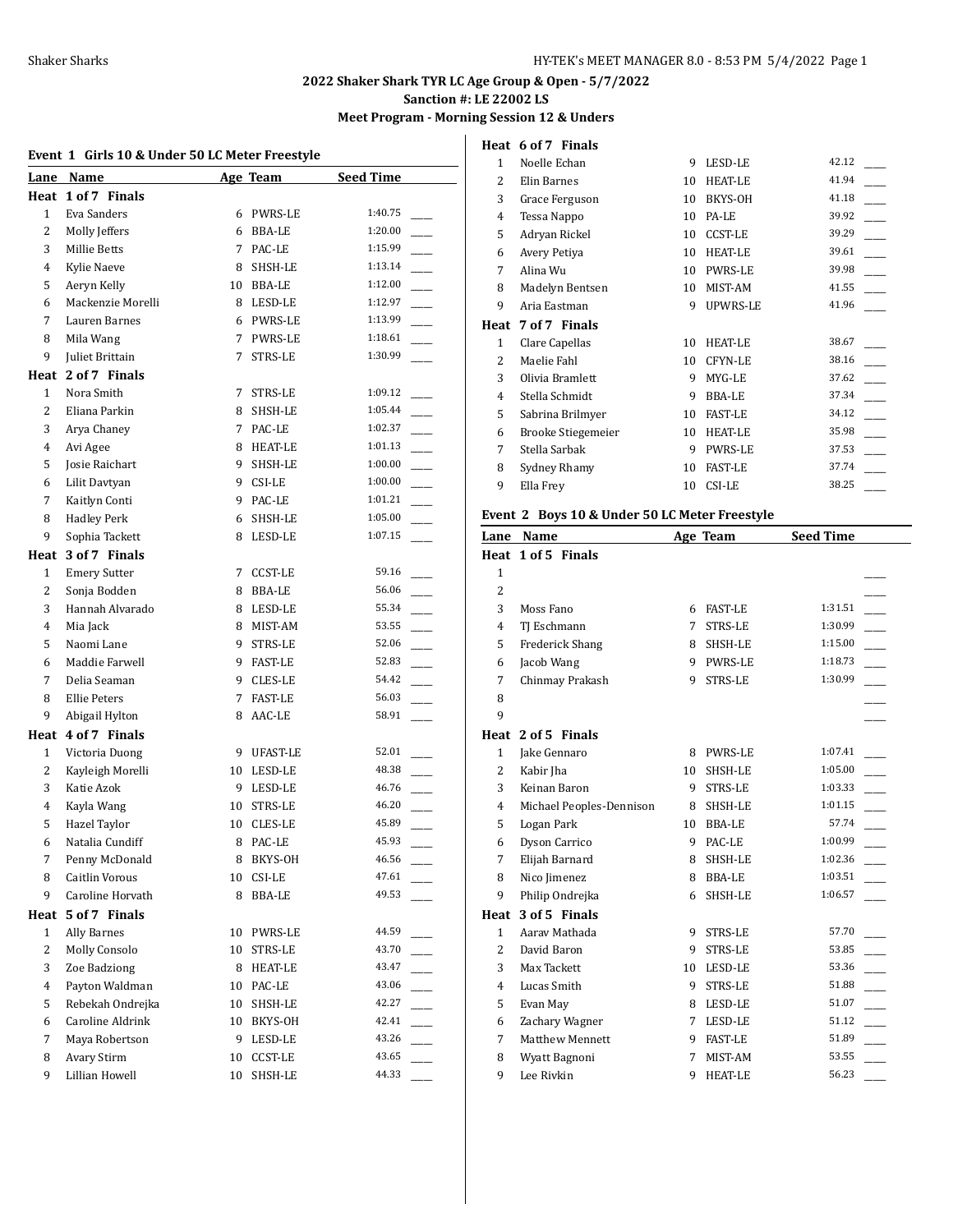#### **Meet Program - Morning Session 12 & Unders**

# **Heat 4 Finals (#2 Boys 10 & Under 50 LC Meter Freestyle)**

| 1              | Ethan Weber         | 9  | <b>BBA-LE</b>  | 49.85 |
|----------------|---------------------|----|----------------|-------|
| 2              | Alexander Ondrejka  | 8  | SHSH-LE        | 46.75 |
| 3              | Jackson Hoover      | 10 | <b>HEAT-LE</b> | 45.51 |
| 4              | Brandon Marado      | 10 | PA-LE          | 43.59 |
| 5              | Hayden Pelecky      | 10 | BKYS-OH        | 41.59 |
| 6              | William Gibson      | 10 | CSI-LE         | 42.78 |
| 7              | Cameron Krpata      | 9  | CSI-LE         | 43.89 |
| 8              | Carson Schmidt      | 8  | LESD-LE        | 45.71 |
| 9              | George Harrington   | 8  | SHSH-LE        | 47.12 |
| Heat           | 5 of 5 Finals       |    |                |       |
|                |                     |    |                | 40.98 |
| 1              | William Derillac    | 9  | <b>BBA-LE</b>  |       |
| 2              | Callan Kovatch      | 9  | BKYS-OH        | 39.81 |
| 3              | Parker May          | 9  | <b>CFYN-LE</b> | 37.79 |
| $\overline{4}$ | Colin Gullett       | 10 | <b>HEAT-LE</b> | 36.64 |
| 5              | Brayden Long        | 10 | <b>FAST-LE</b> | 35.54 |
| 6              | Sam Mazon           | 10 | MYG-LE         | 35.77 |
| 7              | Will Turner         | 9  | BBA-LE         | 36.65 |
| 8              | <b>Connor Hines</b> | 10 | LESD-LE        | 39.00 |
| 9              | Ian Pollock         | 10 | LESD-LE        | 40.10 |

#### **Event 3 Girls 11-12 50 LC Meter Freestyle**

| Lane           | Name                  |    | Age Team       | <b>Seed Time</b> |  |
|----------------|-----------------------|----|----------------|------------------|--|
|                | Heat 1 of 9 Finals    |    |                |                  |  |
| $\mathbf{1}$   |                       |    |                |                  |  |
| $\overline{2}$ | Maeve Coffey          | 11 | SHSH-LE        | 1:00.65          |  |
| 3              | Alexis Aichele        | 12 | BBA-LE         | 1:00.00          |  |
| 4              | Aditi Ramalingam      | 12 | <b>FAST-LE</b> | 1:00.00          |  |
| 5              | Alexandra Avril       | 11 | SHSH-LE        | 52.26            |  |
| 6              | Georgia Campbell      | 11 | SHSH-LE        | 54.35            |  |
| 7              | Aarya Shah            | 11 | <b>FAST-LE</b> | 1:00.00          |  |
| 8              | Olivia Agbovi         | 12 | <b>BBA-LE</b>  | 1:00.00          |  |
| 9              |                       |    |                |                  |  |
|                | Heat 2 of 9 Finals    |    |                |                  |  |
| $\mathbf{1}$   | Giuliana Marino       | 11 | <b>FAST-LE</b> | 51.84            |  |
| $\overline{2}$ | <b>Grace Gainford</b> | 12 | SHSH-LE        | 47.81            |  |
| 3              | Julia Ciuta           | 11 | <b>CLES-LE</b> | 45.59            |  |
| 4              | Amira Sutter          | 11 | <b>CCST-LE</b> | 45.20            |  |
| 5              | <b>Grace King</b>     | 12 | <b>HEAT-LE</b> | 44.84            |  |
| 6              | Alivia Crawford       | 11 | PA-LE          | 45.12            |  |
| 7              | <b>Audrey Fowler</b>  | 12 | CSI-LE         | 45.34            |  |
| 8              | Kathryn Strainic      | 12 | SHSH-LE        | 46.51            |  |
| 9              | Emma Pace             | 11 | CLES-LE        | 48.80            |  |
| Heat           | 3 of 9 Finals         |    |                |                  |  |
| $\mathbf{1}$   | Caroline LaVigne      | 11 | STRS-LE        | 44.84            |  |
| $\overline{2}$ | Grace Kelly           | 11 | <b>CLES-LE</b> | 44.45            |  |
| 3              | Yasmine Ikhlef        | 11 | <b>HEAT-LE</b> | 42.59            |  |
| 4              | Noel Wu               | 11 | BKYS-OH        | 41.76            |  |
| 5              | Savanna Rev           | 12 | BKYS-OH        | 40.70            |  |
| 6              | Ava Mulica            | 11 | AAC-LE         | 40.87            |  |
| 7              | Magdalene Shefcheck   | 12 | SHSH-LE        | 41.81            |  |
| 8              | Eva Sikora            | 11 | <b>CLES-LE</b> | 43.76            |  |
| 9              | Allie Dever           | 11 | MIST-AM        | 44.55            |  |
|                |                       |    |                |                  |  |

|                | Heat 4 of 9 Finals     |    |                |       |
|----------------|------------------------|----|----------------|-------|
| $\mathbf{1}$   | Violet Zickel          | 11 | SHSH-LE        | 40.58 |
| 2              | Jessica Glass          | 12 | HEAT-LE        | 40.22 |
| 3              | Grace Vorous           | 11 | CSI-LE         | 39.83 |
| $\overline{4}$ | Ella McGrady           | 12 | <b>CCST-LE</b> | 39.53 |
| 5              | Amme Wilson            | 11 | CLES-LE        | 39.41 |
| 6              | Madeline Holmes        | 12 | SHSH-LE        | 39.51 |
| 7              | Gabby Sell             | 11 | PA-LE          | 39.63 |
| 8              | Autumn Barnard         | 11 | SHSH-LE        | 39.98 |
| 9              | Lucy Marshall          | 12 | SHSH-LE        | 40.29 |
|                | Heat 5 of 9 Finals     |    |                |       |
| $\mathbf{1}$   | <b>Grace Gooding</b>   | 11 | CSI-LE         | 39.32 |
| 2              | Lauren Koutris         | 11 | <b>FAST-LE</b> | 38.83 |
| 3              | Kaylee May             | 11 | LESD-LE        | 38.50 |
| $\overline{4}$ | Sydney Link            | 12 | CCST-LE        | 38.28 |
| 5              | Noa Blocker            | 12 | SHSH-LE        | 38.02 |
| 6              | Maddie Newyear         |    | 12 HEAT-LE     | 38.14 |
| 7              | <b>Emily Sepe</b>      |    | 11 PA-LE       | 38.44 |
| 8              | Addison Sornberger     | 12 | MIST-AM        | 38.55 |
| 9              | Kaila Reynolds         | 11 | CLES-LE        | 39.23 |
|                | Heat 6 of 9 Finals     |    |                |       |
| $\mathbf{1}$   | Zoey O'Halloran        | 11 | BKYS-OH        | 38.02 |
| 2              | <b>Audrey Hopkins</b>  | 12 | HEAT-LE        | 37.82 |
| 3              | Holly McDonald         | 11 | BKYS-OH        | 37.05 |
| 4              | Hannah Gibson          | 12 | KS-LE          | 36.79 |
| 5              | Nina Demenkova         | 12 | STRS-LE        | 36.32 |
| 6              | Scarlett Adler         | 12 | SHSH-LE        | 36.45 |
| 7              | Sam Speer              | 12 | BBA-LE         | 37.02 |
| 8              | Sophia Keller          | 11 | CCST-LE        | 37.42 |
| 9              | Lilli Kasik            | 11 | <b>HEAT-LE</b> | 37.95 |
|                | Heat 7 of 9 Finals     |    |                |       |
| $\mathbf{1}$   | Vera Caudill           | 12 | GWA-LE         | 36.02 |
| 2              | Lily McDonald          | 12 | BKYS-OH        | 35.61 |
| 3              | Emmy Korom             | 12 | PS-LE          | 35.42 |
| $\overline{4}$ | <b>Addison Carrico</b> | 11 | PAC-LE         | 35.10 |
| 5              | Kelly Song             | 12 | CSI-LE         | 34.92 |
| 6              | Lena Clifford          | 11 | <b>HEAT-LE</b> | 35.02 |
| 7              | Olivia Seither         | 12 | HEAT-LE        | 35.19 |
| 8              | Abby Strelecki         | 11 | MIST-AM        | 35.55 |
| 9              | Elise Benz             | 11 | BKYS-OH        | 35.80 |
| Heat           | 8 of 9 Finals          |    |                |       |
| $\mathbf{1}$   | Lillian Pollino        | 12 | SHSH-LE        | 34.80 |
| 2              | Raelynn Schwab         | 12 | MIST-AM        | 34.55 |
| 3              | Eva Hughes             | 11 | BBA-LE         | 34.47 |
| $\overline{4}$ | Kaitlyn Grande         | 12 | $\tt LESD-LE$  | 33.83 |
| 5              | Alice Stewart          | 12 | BBA-LE         | 33.42 |
| 6              | Madeline Ondrejka      | 12 | SHSH-LE        | 33.78 |
| 7              | Leighton Birmingham    | 11 | PA-LE          | 34.17 |
| 8              | <b>Brooke Shantery</b> | 12 | GWA-LE         | 34.50 |
| 9              | Ella Seelandt          | 12 | BKYS-OH        | 34.62 |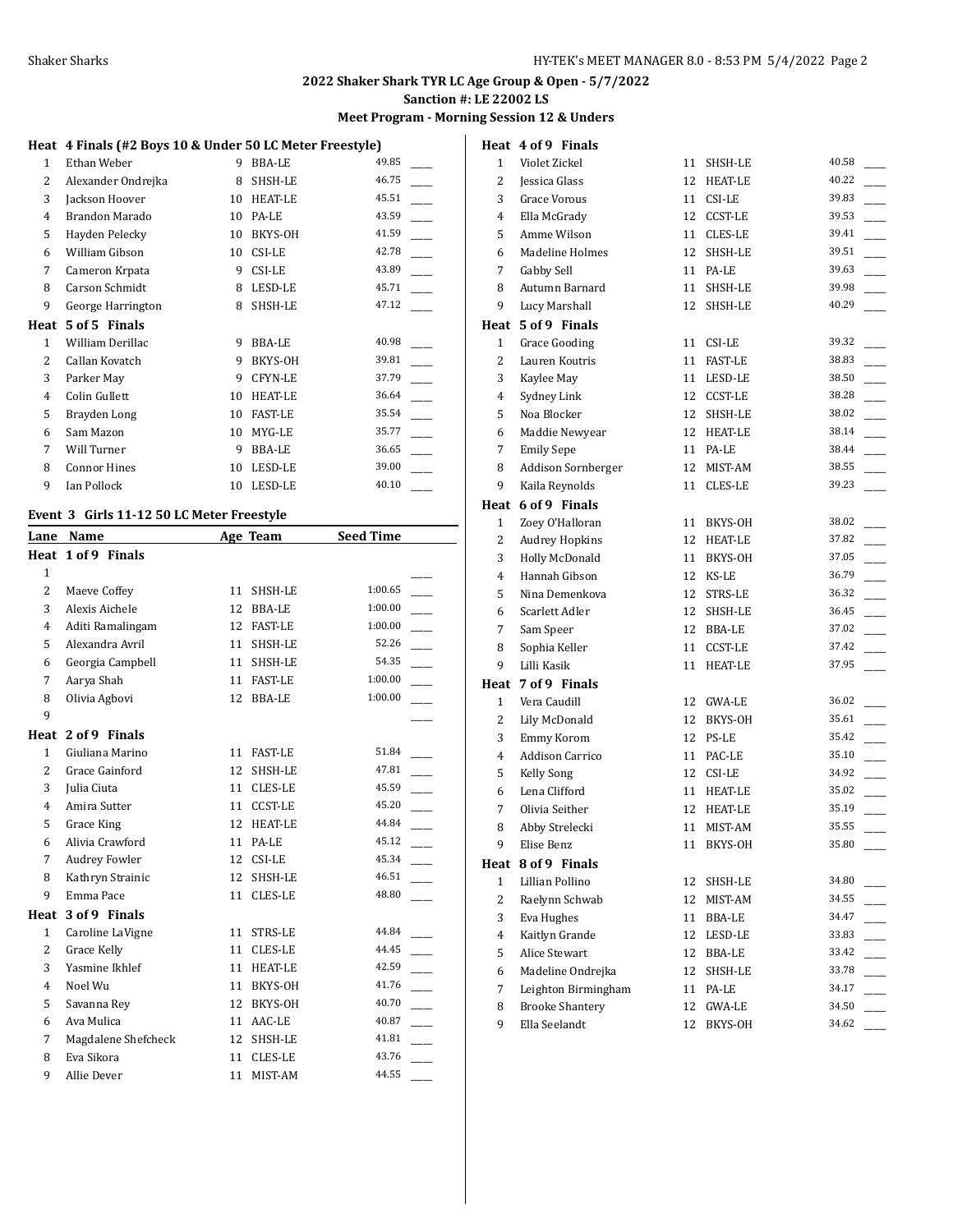# **Meet Program - Morning Session 12 & Unders**

# **Heat 9 Finals (#3 Girls 11-12 50 LC Meter Freestyle)**

| 1             | Irelin Danger     |     | 12 CSI-LE      | 33.41 |
|---------------|-------------------|-----|----------------|-------|
| $\mathcal{L}$ | Stella Oliverio   | 11  | <b>FAST-LE</b> | 32.96 |
| 3             | Mackenzie Duncan  | 11  | STRS-LE        | 32.72 |
| 4             | Miranda Conway    | 11  | LESD-LE        | 32.59 |
| 5             | Julia Turner      | 12. | BBA-LE         | 31.38 |
| 6             | Charlotte Duijser | 12. | UBBA-LE        | 31.39 |
| 7             | Eleanor Johnson   | 11  | MYG-LE         | 32.68 |
| 8             | Grace Hostetler   | 12. | <b>FAST-LE</b> | 32.80 |
| 9             | Kalli Pellice     |     | 12 PA-LE       | 33.01 |

#### **Event 4 Boys 11-12 50 LC Meter Freestyle**

| <u>Lane</u>    | <u>Name</u>                |                 | Age Team       | <b>Seed Time</b> |
|----------------|----------------------------|-----------------|----------------|------------------|
|                | Heat 1 of 5 Finals         |                 |                |                  |
| 1              |                            |                 |                |                  |
| $\overline{2}$ |                            |                 |                |                  |
| 3              | Miles Daltorio             |                 | 11 SHSH-LE     | 1:00.00          |
| 4              | Luke Azouri                | 11              | SHSH-LE        | 53.80            |
| 5              | Ben Zelenskiy              |                 | 11 STRS-LE     | 46.41            |
| 6              | Giuseppe Giusto            |                 | 11 BKYS-OH     | 52.91            |
| 7              | Arlo Saddleton             | 11              | FAST-LE        | 58.52            |
| 8              | Nandan Jayaprakash Narayan | 11              | STRS-LE        | 1:00.43          |
| 9              |                            |                 |                |                  |
|                | Heat 2 of 5 Finals         |                 |                |                  |
| 1              | Michael Rivkin             | 11              | <b>HEAT-LE</b> | 45.33            |
| $\overline{2}$ | DeAndre Durr               | 11              | LESD-LE        | 43.79            |
| 3              | Harrison Davidson          | 11              | CSI-LE         | 43.45            |
| 4              | Aiden Lawlor               |                 | 12 CLES-LE     | 43.14            |
| 5              | Timothy Indradjaja         |                 | 11 STRS-LE     | 42.00            |
| 6              | Jasper Wilkerson           | 11              | SHSH-LE        | 42.29            |
| 7              | <b>Andrew Stern</b>        | 12              | BKYS-OH        | 43.21            |
| 8              | Lucas Good                 | 11              | PAC-LE         | 43.76            |
| 9              | Dylan Navratil             | 12              | CLES-LE        | 45.22            |
|                | Heat 3 of 5 Finals         |                 |                |                  |
| 1              | Mac Lane                   | 11              | STRS-LE        | 41.60            |
| 2              | Gray Dicken                |                 | 12 CLES-LE     | 39.64            |
| 3              | Jason Duong                |                 | 11 UFAST-LE    | 37.59            |
| 4              | Ethan Scheer               |                 | 12 SHSH-LE     | 37.22            |
| 5              | Johnathan Kyles            |                 | 11 SHSH-LE     | 36.46            |
| 6              | Hayden Young               |                 | 11 CCST-LE     | 37.18            |
| 7              | Sahas Chhabra              |                 | 12 ULESD-LE    | 37.40            |
| 8              | Cade Croftcheck            | 11              | CSI-LE         | 39.44            |
| 9              | Matthew Derillac           | 11              | <b>BBA-LE</b>  | 40.27            |
|                | Heat 4 of 5 Finals         |                 |                |                  |
| $\mathbf{1}$   | <b>Brock Stantz</b>        |                 | 12 CLES-LE     | 36.36            |
| 2              | Grayden Bohach             |                 | 12 CCST-LE     | 35.74            |
| 3              | <b>Tyler Badziong</b>      |                 | 12 HEAT-LE     | 34.73            |
| 4              | Sammy Inman                |                 | 12 PWRS-LE     | 34.44            |
| 5              | Paul LaSpina               |                 | 12 CFYN-LE     | 33.52            |
| 6              | Chris Jun                  |                 | 11 BBA-LE      | 34.11            |
| 7              | Luke Woodhouse             |                 | 12 LESD-LE     | 34.65            |
| 8              | Caius Buchheit             | 12              | MIST-AM        | 35.55            |
| 9              | Grant Sell                 | 12 <sup>1</sup> | PA-LE          | 36.26            |
|                |                            |                 |                |                  |

# **Heat 5 of 5 Finals**

|   | Ben Ackerman           | 12  | LESD-LE        | 33.35 |
|---|------------------------|-----|----------------|-------|
| 2 | Jake MacPhail          | 12  | LESD-LE        | 32.63 |
| 3 | Ben Azok               | 12  | LESD-LE        | 31.82 |
| 4 | Seth Fano              | 11  | <b>FAST-LE</b> | 30.58 |
| 5 | Andrei Polyakov        | 12. | STRS-LE        | 29.98 |
| 6 | Ian Kimak              | 12. | BBA-LE         | 29.98 |
| 7 | Thesath Wickramasinghe | 11  | BBA-LE         | 31.77 |
| 8 | Kieran Kovatch         |     | BKYS-OH        | 32.42 |
| 9 | Lochlan Snider-Mills   |     | <b>PWRS-LE</b> | 33.22 |
|   |                        |     |                |       |

# **Event 5 Girls 10 & Under 50 LC Meter Breaststroke**

| <u>Lane</u>    | <u>Name</u>            |    | Age Team       | <b>Seed Time</b> |  |
|----------------|------------------------|----|----------------|------------------|--|
|                | Heat 1 of 4 Finals     |    |                |                  |  |
| $\mathbf{1}$   |                        |    |                |                  |  |
| $\overline{2}$ |                        |    |                |                  |  |
| 3              |                        |    |                |                  |  |
| 4              | Mila Wang              | 7  | PWRS-LE        | 1:41.23          |  |
| 5              | Maddie Farwell         | 9  | <b>FAST-LE</b> | 1:30.00          |  |
| 6              | Kylie Naeve            | 8. | SHSH-LE        | 1:30.00          |  |
| 7              |                        |    |                |                  |  |
| 8              |                        |    |                |                  |  |
| 9              |                        |    |                |                  |  |
|                | Heat 2 of 4 Finals     |    |                |                  |  |
| $\mathbf{1}$   | Eliana Parkin          | 8  | SHSH-LE        | 1:30.00          |  |
| $\overline{2}$ | Mia Jack               | 8. | MIST-AM        | 1:24.55          |  |
| 3              | Aria Eastman           | 9  | UPWRS-LE       | 1:19.54          |  |
| $\overline{4}$ | Delia Seaman           | 9. | CLES-LE        | 1:15.48          |  |
| 5              | Madalena Cremer        | 7  | BBA-LE         | 1:13.24          |  |
| 6              | Parisa Malek           | 10 | SHSH-LE        | 1:13.56          |  |
| 7              | Kalianne Kotheimer     | 9  | BKYS-OH        | 1:19.45          |  |
| 8              | Kaitlyn Conti          | 9  | PAC-LE         | 1:21.91          |  |
| 9              | Annaston Kibbe         | 9  | MIST-AM        | 1:29.55          |  |
|                | Heat 3 of 4 Finals     |    |                |                  |  |
| $\mathbf{1}$   | <b>Emery Sutter</b>    | 7  | <b>CCST-LE</b> | 1:10.55          |  |
| 2              | <b>Ally Barnes</b>     | 10 | PWRS-LE        | 1:02.28          |  |
| 3              | Grace Ferguson         | 10 | BKYS-OH        | 1:00.65          |  |
| 4              | <b>Caitlin Vorous</b>  | 10 | CSI-LE         | 56.58            |  |
| 5              | Alina Wu               |    | 10 PWRS-LE     | 54.15            |  |
| 6              | Tessa Nappo            | 10 | PA-LE          | 54.62            |  |
| 7              | <b>Emily Becker</b>    |    | 9 BKYS-OH      | 57.90            |  |
| 8              | <b>Gail Turney</b>     |    | 9 CFYN-LE      | 1:01.54          |  |
| 9              | <b>Aubrey Claggett</b> | 8  | BKYS-OH        | 1:02.72          |  |
| Heat           | 4 of 4 Finals          |    |                |                  |  |
| 1              | Katie Azok             | 9  | LESD-LE        | 51.97            |  |
| $\overline{2}$ | Bela Jimenez           | 10 | BBA-LE         | 51.36            |  |
| 3              | Sydney Finnan          | 10 | <b>CCST-LE</b> | 49.20            |  |
| $\overline{4}$ | Elizabeth Matsievich   | 10 | LESD-LE        | 48.28            |  |
| 5              | Ella Cremer            | 10 | BBA-LE         | 42.52            |  |
| 6              | <b>Emery Horvath</b>   | 10 | BBA-LE         | 48.02            |  |
| 7              | Sydney Rhamy           | 10 | <b>FAST-LE</b> | 49.02            |  |
| 8              | Ella Frey              | 10 | CSI-LE         | 50.49            |  |
| 9              | Christina Jun          | 10 | <b>BBA-LE</b>  | 51.78            |  |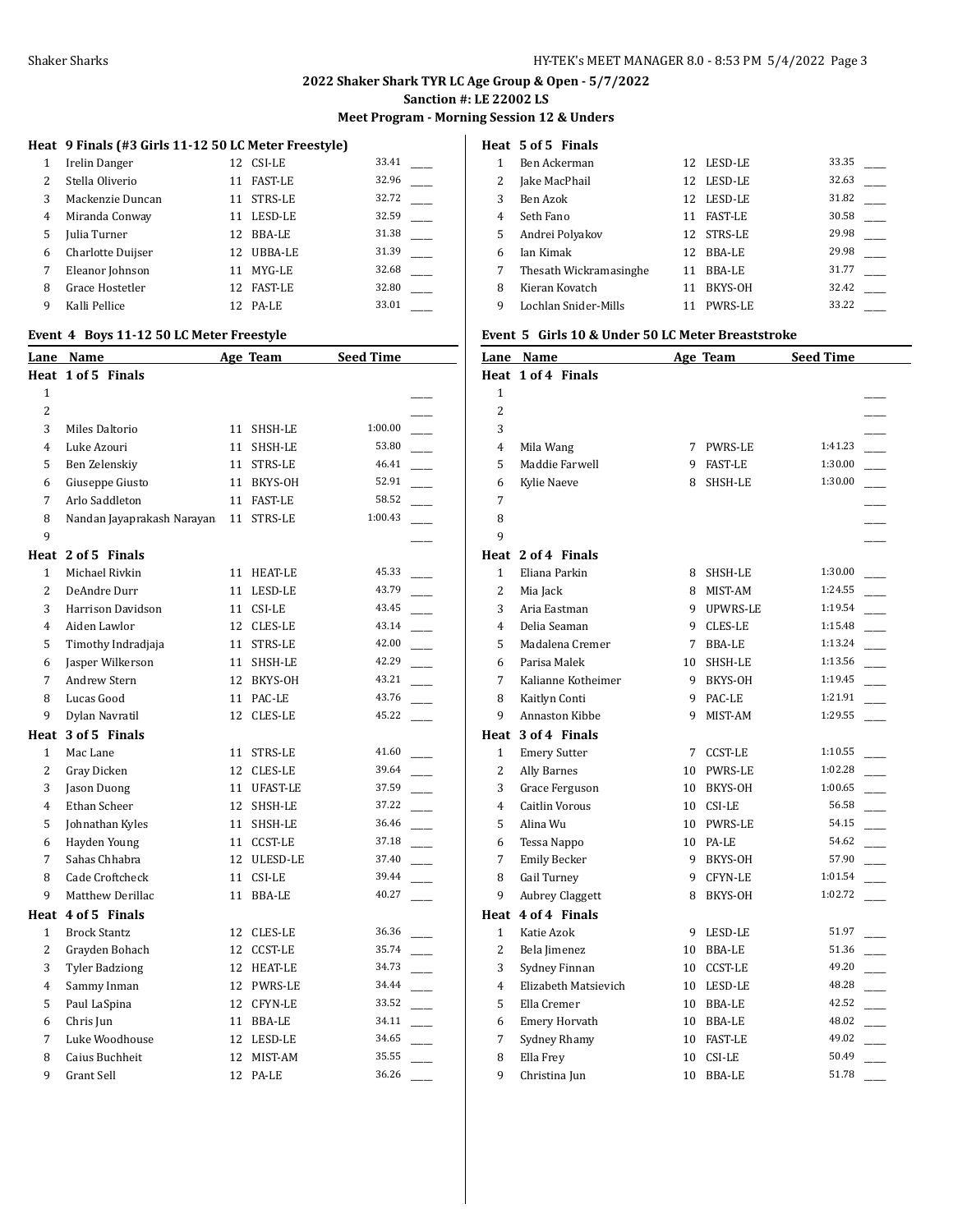# **2022 Shaker Shark TYR LC Age Group & Open - 5/7/2022**

**Sanction #: LE 22002 LS**

# **Meet Program - Morning Session 12 & Unders**

|                | Event 6 Boys 10 & Under 50 LC Meter Breaststroke |    |                |                  |  |  |  |
|----------------|--------------------------------------------------|----|----------------|------------------|--|--|--|
| Lane           | <b>Name</b>                                      |    | Age Team       | <b>Seed Time</b> |  |  |  |
|                | Heat 1 of 2 Finals                               |    |                |                  |  |  |  |
| $\mathbf{1}$   |                                                  |    |                |                  |  |  |  |
| $\overline{2}$ | Lincoln Hebner                                   | 10 | MIST-AM        | 1:47.55          |  |  |  |
| 3              | Vincent Hebner                                   | 8  | MIST-AM        | 1:25.55          |  |  |  |
| 4              | Cole Simon                                       | 9  | SHSH-LE        | 1:15.00          |  |  |  |
| 5              | Wyatt Bagnoni                                    | 7  | MIST-AM        | 1:13.55          |  |  |  |
| 6              | Matthew Mennett                                  | 9  | <b>FAST-LE</b> | 1:14.00          |  |  |  |
| 7              | Zachary Wagner                                   | 7  | LESD-LE        | 1:18.07          |  |  |  |
| 8              | Jacob Wang                                       | 9  | <b>PWRS-LE</b> | 1:30.41          |  |  |  |
| 9              |                                                  |    |                |                  |  |  |  |
| Heat           | 2 of 2 Finals                                    |    |                |                  |  |  |  |
| $\mathbf{1}$   | George Harrington                                | 8  | SHSH-LE        | 1:09.71          |  |  |  |
| 2              | David Baron                                      | 9  | <b>STRS-LE</b> | 1:00.99          |  |  |  |
| 3              | Parker May                                       | 9  | <b>CFYN-LE</b> | 56.80            |  |  |  |
| $\overline{4}$ | <b>Ian Pollock</b>                               | 10 | LESD-LE        | 53.79            |  |  |  |
| 5              | Gavin Kimak                                      | 10 | <b>BBA-LE</b>  | 47.64            |  |  |  |
| 6              | <b>Connor Hines</b>                              | 10 | LESD-LE        | 48.95            |  |  |  |
| 7              | Brandon Marado                                   | 10 | PA-LE          | 55.26            |  |  |  |
| 8              | Cameron Krpata                                   | 9  | CSI-LE         | 57.41            |  |  |  |
| 9              | Aaray Mathada                                    | 9  | <b>STRS-LE</b> | 1:07.89          |  |  |  |

# **Event 7 Girls 11-12 50 LC Meter Breaststroke**

| Lane           | Name                 |    | Age Team       | <b>Seed Time</b> |  |
|----------------|----------------------|----|----------------|------------------|--|
|                | Heat 1 of 4 Finals   |    |                |                  |  |
| $\mathbf{1}$   |                      |    |                |                  |  |
| $\overline{2}$ |                      |    |                |                  |  |
| 3              |                      |    |                |                  |  |
| $\overline{4}$ | Grace Kelly          | 11 | <b>CLES-LE</b> | 1:16.50          |  |
| 5              | Lucy Marshall        | 12 | SHSH-LE        | 1:08.05          |  |
| 6              | Grier Taylor         | 11 | SHSH-LE        | 1:10.00          |  |
| 7              |                      |    |                |                  |  |
| 8              |                      |    |                |                  |  |
| 9              |                      |    |                |                  |  |
|                | Heat 2 of 4 Finals   |    |                |                  |  |
| $\mathbf{1}$   |                      |    |                |                  |  |
| $\overline{2}$ | Amira Sutter         | 11 | <b>CCST-LE</b> | 1:07.66          |  |
| 3              | Allie Dever          | 11 | MIST-AM        | 1:05.55          |  |
| 4              | Grace Gainford       | 12 | SHSH-LE        | 1:05.00          |  |
| 5              | Alivia Crawford      | 11 | PA-LE          | 1:01.07          |  |
| 6              | Alexandra Avril      | 11 | SHSH-LE        | 1:04.99          |  |
| 7              | Emma Pace            | 11 | <b>CLES-LE</b> | 1:05.22          |  |
| 8              | Olivia Agbovi        | 12 | <b>BBA-LE</b>  | 1:07.00          |  |
| 9              |                      |    |                |                  |  |
|                | Heat 3 of 4 Finals   |    |                |                  |  |
| $\mathbf{1}$   | Hannah Gibson        | 12 | KS-LE          | 58.19            |  |
| $\overline{2}$ | <b>Grace Gooding</b> | 11 | CSI-LE         | 55.51            |  |
| 3              | Kaila Reynolds       | 11 | CLES-LE        | 53.69            |  |
| 4              | Autumn Barnard       | 11 | SHSH-LE        | 53.18            |  |
| 5              | Zoey O'Halloran      | 11 | BKYS-OH        | 51.36            |  |
| 6              | Mak Pearson          | 11 | <b>PWRS-LE</b> | 52.27            |  |
| 7              | Avery Byrd           | 12 | <b>STRS-LE</b> | 53.57            |  |
| 8              | Eve Blocker          | 12 | SHSH-LE        | 55.40            |  |
| 9              | Sophie Fada          | 12 | <b>CLES-LE</b> | 56.67            |  |
|                |                      |    |                |                  |  |

|   | Heat 4 of 4 Finals  |     |         |       |  |
|---|---------------------|-----|---------|-------|--|
| 1 | Sophia Keller       | 11  | CCST-LE | 50.95 |  |
| 2 | Yasmine Ikhlef      | 11  | HEAT-LE | 50.00 |  |
| 3 | Kate Rosenbaum      | 11  | BBA-LE  | 46.92 |  |
| 4 | Abby Strelecki      | 11  | MIST-AM | 45.55 |  |
| 5 | Livia Cremer        | 12. | BBA-LE  | 40.64 |  |
| 6 | Flora Fan           | 11  | BBA-LE  | 43.06 |  |
| 7 | Leighton Lentz      | 11  | LESD-LE | 46.84 |  |
| 8 | Isabella Hebner     | 11  | MIST-AM | 48.55 |  |
| 9 | <b>Grace Vorous</b> | 11  | CSI-LE  | 50.35 |  |
|   |                     |     |         |       |  |

#### **Event 8 Boys 11-12 50 LC Meter Breaststroke**

| Lane           | <b>Name</b>              |    | Age Team       | <b>Seed Time</b> |  |
|----------------|--------------------------|----|----------------|------------------|--|
|                | Heat 1 of 3 Finals       |    |                |                  |  |
| 1              |                          |    |                |                  |  |
| $\overline{c}$ |                          |    |                |                  |  |
| 3              |                          |    |                |                  |  |
| 4              | Ruhan Chhabra            | 11 | ULESD-LE       | 1:00.11          |  |
| 5              | Aiden Lawlor             | 12 | <b>CLES-LE</b> | 57.77            |  |
| 6              | Hayden Young             | 11 | <b>CCST-LE</b> | 59.73            |  |
| 7              |                          |    |                |                  |  |
| 8              |                          |    |                |                  |  |
| 9              |                          |    |                |                  |  |
|                | Heat 2 of 3 Finals       |    |                |                  |  |
| $\mathbf{1}$   |                          |    |                |                  |  |
| $\overline{c}$ | <b>Harrison Davidson</b> | 11 | CSI-LE         | 55.62            |  |
| 3              | <b>Joe Torres</b>        | 11 | <b>HEAT-LE</b> | 53.78            |  |
| 4              | Kevin Fu                 | 11 | <b>BBA-LE</b>  | 50.24            |  |
| 5              | Ashot Davtyan            | 12 | CSI-LE         | 50.00            |  |
| 6              | Ethan Fantozz            | 11 | AAC-LE         | 50.22            |  |
| 7              | Colin Pelecky            | 12 | BKYS-OH        | 51.51            |  |
| 8              | Dylan Navratil           | 12 | CLES-LE        | 55.22            |  |
| 9              |                          |    |                |                  |  |
|                | Heat 3 of 3 Finals       |    |                |                  |  |
| 1              | Fanil Khasanov           | 12 | <b>HEAT-LE</b> | 49.46            |  |
| $\overline{2}$ | Lochlan Snider-Mills     | 11 | <b>PWRS-LE</b> | 46.02            |  |
| 3              | Cade Croftcheck          | 11 | CSI-LE         | 45.00            |  |
| 4              | Braden Greer             | 12 | CLES-LE        | 42.70            |  |
| 5              | Luke Woodhouse           | 12 | LESD-LE        | 39.34            |  |
| 6              | Ben Azok                 | 12 | LESD-LE        | 42.06            |  |
| 7              | Everett Losch            | 12 | LESD-LE        | 44.02            |  |
| 8              | Cliff Yang               | 12 | BKYS-OH        | 45.50            |  |
| 9              | <b>Brock Stantz</b>      | 12 | <b>CLES-LE</b> | 48.05            |  |
|                |                          |    |                |                  |  |

### **Event 9 Girls 10 & Under 50 LC Meter Backstroke**

| Lane | Name               |   | Age Team       | <b>Seed Time</b> |  |
|------|--------------------|---|----------------|------------------|--|
|      | Heat 1 of 7 Finals |   |                |                  |  |
| 1    |                    |   |                |                  |  |
| 2    |                    |   |                |                  |  |
| 3    |                    |   |                |                  |  |
| 4    | Juliet Brittain    | 7 | STRS-LE        | 1:30.99          |  |
| 5    | Mila Wang          |   | <b>PWRS-LE</b> | 1:24.01          |  |
| 6    | Molly Jeffers      | 6 | <b>BBA-LE</b>  | 1:25.00          |  |
| 7    | Eva Sanders        | 6 | <b>PWRS-LE</b> | 1:46.18          |  |
| 8    |                    |   |                |                  |  |
| 9    |                    |   |                |                  |  |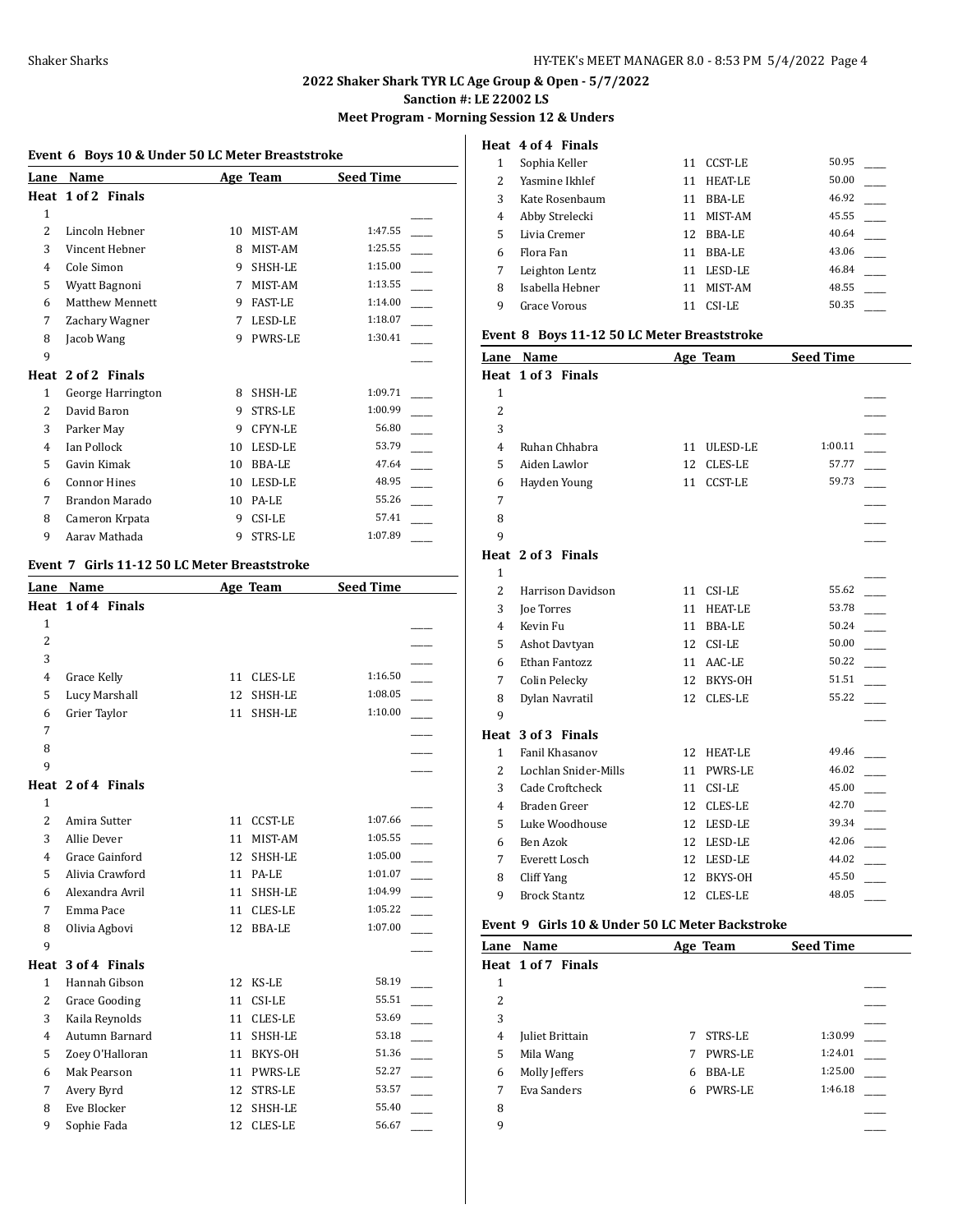#### **Meet Program - Morning Session 12 & Unders**

#### **Heat 2 Finals (#9 Girls 10 & Under 50 LC Meter Backstroke)**

| ncac           | $21 \text{ mas}$ ( $\pi$ ) and $310 \text{ K}$ onder 50 EG Meter Backstrone) |    |                |             |
|----------------|------------------------------------------------------------------------------|----|----------------|-------------|
| $\mathbf{1}$   | Lauren Barnes                                                                |    | 6 PWRS-LE      | 1:21.13     |
| 2              | Kylie Naeve                                                                  | 8  | SHSH-LE        | 1:20.00     |
| 3              | Annaston Kibbe                                                               | 9. | MIST-AM        | 1:15.55     |
| 4              | <b>Hadley Perk</b>                                                           | 6  | SHSH-LE        | 1:15.00     |
| 5              | Nora Smith                                                                   | 7  | STRS-LE        | 1:12.22     |
| 6              | Lilit Davtyan                                                                |    | 9 CSI-LE       | 1:15.00     |
| 7              | Aeryn Kelly                                                                  |    | 10 BBA-LE      | 1:15.00     |
| 8              | Sophia Tackett                                                               |    | 8 LESD-LE      | 1:19.09     |
| 9              | <b>Millie Betts</b>                                                          |    | 7 PAC-LE       | 1:20.99     |
|                | Heat 3 of 7 Finals                                                           |    |                |             |
| $\mathbf{1}$   | <b>Ellie Peters</b>                                                          |    | 7 FAST-LE      | 1:10.83     |
| 2              | Kaitlyn Conti                                                                |    | 9 PAC-LE       | 1:10.57     |
| 3              | Josie Raichart                                                               | 9. | SHSH-LE        | 1:10.00     |
| 4              | Sonja Bodden                                                                 | 8  | BBA-LE         | 1:05.95     |
| 5              | Arya Chaney                                                                  | 7  | PAC-LE         | 1:05.57     |
| 6              | Avi Agee                                                                     |    | 8 HEAT-LE      | 1:05.66     |
| 7              | Mackenzie Morelli                                                            |    | 8 LESD-LE      | 1:09.37     |
| 8              | <b>Beatrice Jeffers</b>                                                      |    | 10 BBA-LE      | 1:10.00     |
| 9              | Abigail Hylton                                                               | 8  | AAC-LE         | 1:10.63     |
|                |                                                                              |    |                |             |
|                | Heat 4 of 7 Finals                                                           |    |                |             |
| $\mathbf{1}$   | Mia Jack                                                                     | 8  | MIST-AM        | 1:04.55     |
| 2              | Madalena Cremer                                                              | 7  | <b>BBA-LE</b>  | 1:02.23     |
| 3              | Hannah Alvarado                                                              |    | 8 LESD-LE      | 1:00.13     |
| $\overline{4}$ | Delia Seaman                                                                 |    | 9 CLES-LE      | 57.14       |
| 5              | Penny McDonald                                                               |    | 8 BKYS-OH      | 56.79       |
| 6              | Naomi Lane                                                                   | 9  | STRS-LE        | 57.07       |
| 7              | Maddie Farwell                                                               | 9  | <b>FAST-LE</b> | 58.61       |
| 8              | <b>Emery Sutter</b>                                                          | 7  | CCST-LE        | 1:00.54     |
| 9              | Eliana Parkin                                                                | 8  | SHSH-LE        | 1:03.10     |
|                | Heat 5 of 7 Finals                                                           |    |                |             |
| $\mathbf{1}$   | Kalianne Kotheimer                                                           |    | 9 BKYS-OH      | 56.65       |
| 2              | Caroline Horvath                                                             | 8  | BBA-LE         | 55.88       |
| 3              | Madelyn Bentsen                                                              | 10 | MIST-AM        | 53.55       |
| 4              | Jenna Monday                                                                 | 10 | BBA-LE         | 53.00       |
| 5              | Sydney Finnan                                                                |    | 10 CCST-LE     | 51.54       |
| 6              | Tessa Nappo                                                                  |    | 10 PA-LE       | 52.24       |
| 7              | Natalia Cundiff                                                              |    | 8 PAC-LE       | 53.37       |
| 8              | Kayleigh Morelli                                                             |    | 10 LESD-LE     | 53.82       |
| 9              | Lucille Goldenberg                                                           |    | 10 SHSH-LE     | $56.04$ $-$ |
|                | Heat 6 of 7 Finals                                                           |    |                |             |
| $\mathbf{1}$   | Maya Robertson                                                               | 9  | LESD-LE        | 51.43       |
| 2              | Lillian Howell                                                               | 10 | SHSH-LE        | 50.61       |
| 3              | <b>Emily Becker</b>                                                          | 9  | BKYS-OH        | 47.82       |
| 4              | <b>Avary Stirm</b>                                                           | 10 | <b>CCST-LE</b> | 46.97       |
| 5              | Olivia Bramlett                                                              | 9  | MYG-LE         | 45.29       |
| 6              | Bela Jimenez                                                                 | 10 | BBA-LE         | 45.31       |
| 7              | Zoe Badziong                                                                 | 8  | <b>HEAT-LE</b> | 47.62       |
| 8              | Raquel Fernstrum                                                             | 10 | SHSH-LE        | 50.59       |
| 9              | Kayla Wang                                                                   | 10 | STRS-LE        | 51.36       |
|                |                                                                              |    |                |             |

|   | Heat 7 of 7 Finals   |    |                |       |
|---|----------------------|----|----------------|-------|
|   | Adryan Rickel        | 10 | CCST-LE        | 45.06 |
| 2 | Molly Consolo        | 10 | STRS-LE        | 44.33 |
| 3 | Ellery Losch         | 10 | LESD-LE        | 43.02 |
| 4 | Elizabeth Matsievich | 10 | LESD-LE        | 42.00 |
| 5 | Sabrina Brilmyer     | 10 | <b>FAST-LE</b> | 37.57 |
| 6 | Grace Turnbull       | 9  | CFYN-LE        | 39.94 |
| 7 | Stella Sarbak        | 9  | <b>PWRS-LE</b> | 42.85 |
| 8 | Ru Agee              | 10 | <b>HEAT-LE</b> | 43.87 |
| 9 | Asha Bauer           | 10 | BBA-LE         | 44.35 |

# **Event 10 Boys 10 & Under 50 LC Meter Backstroke**

|                | <u>Lane Name</u>         |    | Age Team   | <b>Seed Time</b> |  |
|----------------|--------------------------|----|------------|------------------|--|
|                | Heat 1 of 4 Finals       |    |            |                  |  |
| $\mathbf{1}$   |                          |    |            |                  |  |
| $\overline{2}$ |                          |    |            |                  |  |
| 3              |                          |    |            |                  |  |
| 4              | TJ Eschmann              |    | 7 STRS-LE  | 1:30.99          |  |
| 5              | <b>Frederick Shang</b>   |    | 8 SHSH-LE  | 1:30.00          |  |
| 6              | Chinmay Prakash          |    | 9 STRS-LE  | 1:30.99          |  |
| 7              |                          |    |            |                  |  |
| 8              |                          |    |            |                  |  |
| 9              |                          |    |            |                  |  |
| Heat           | 2 of 4 Finals            |    |            |                  |  |
| $\mathbf{1}$   | Moss Fano                |    | 6 FAST-LE  | 1:29.14          |  |
| 2              | Dyson Carrico            |    | 9 PAC-LE   | 1:15.99          |  |
| 3              | Kabir Jha                | 10 | SHSH-LE    | 1:15.00          |  |
| 4              | Keinan Baron             |    | 9 STRS-LE  | 1:13.38          |  |
| 5              | Logan Park               |    | 10 BBA-LE  | 1:11.31          |  |
| 6              | Michael Peoples-Dennison |    | 8 SHSH-LE  | 1:12.46          |  |
| 7              | Zachary Wagner           |    | 7 LESD-LE  | 1:14.11          |  |
| 8              | Nico Jimenez             |    | 8 BBA-LE   | 1:15.25          |  |
| 9              | Jacob Wang               | 9  | PWRS-LE    | 1:22.14          |  |
| Heat           | 3 of 4 Finals            |    |            |                  |  |
| 1              | Philip Ondrejka          | 6  | SHSH-LE    | 1:10.86          |  |
| 2              | Lee Rivkin               |    | 9 HEAT-LE  | 1:07.67          |  |
| 3              | Vincent Hebner           |    | 8 MIST-AM  | 1:04.55          |  |
| 4              | Ethan Weber              |    | 9 BBA-LE   | 1:01.87          |  |
| 5              | Evan May                 |    | 8 LESD-LE  | 59.11            |  |
| 6              | Elijah Barnard           | 8. | SHSH-LE    | 1:00.94          |  |
| 7              | Lucas Smith              |    | 9 STRS-LE  | 1:03.14          |  |
| 8              | Lincoln Hebner           |    | 10 MIST-AM | 1:05.55          |  |
| 9              | Cole Simon               | 9  | SHSH-LE    | 1:10.49          |  |
|                | Heat 4 of 4 Finals       |    |            |                  |  |
| $\mathbf{1}$   | George Harrington        | 8  | SHSH-LE    | 54.51            |  |
| $\overline{2}$ | Brandon Marado           |    | 10 PA-LE   | 48.73            |  |
| 3              | Carson Schmidt           |    | 8 LESD-LE  | 48.65            |  |
| 4              | <b>Isaac Fowler</b>      |    | 10 BBA-LE  | 45.31            |  |
| 5              | Will Turner              |    | 9 BBA-LE   | 39.49            |  |
| 6              | Sam Mazon                |    | 10 MYG-LE  | 43.55            |  |
| 7              | Hayden Pelecky           |    | 10 BKYS-OH | 48.51            |  |
| 8              | William Gibson           | 10 | CSI-LE     | 48.65            |  |
| 9              | Ian Pollock              | 10 | LESD-LE    | 49.54            |  |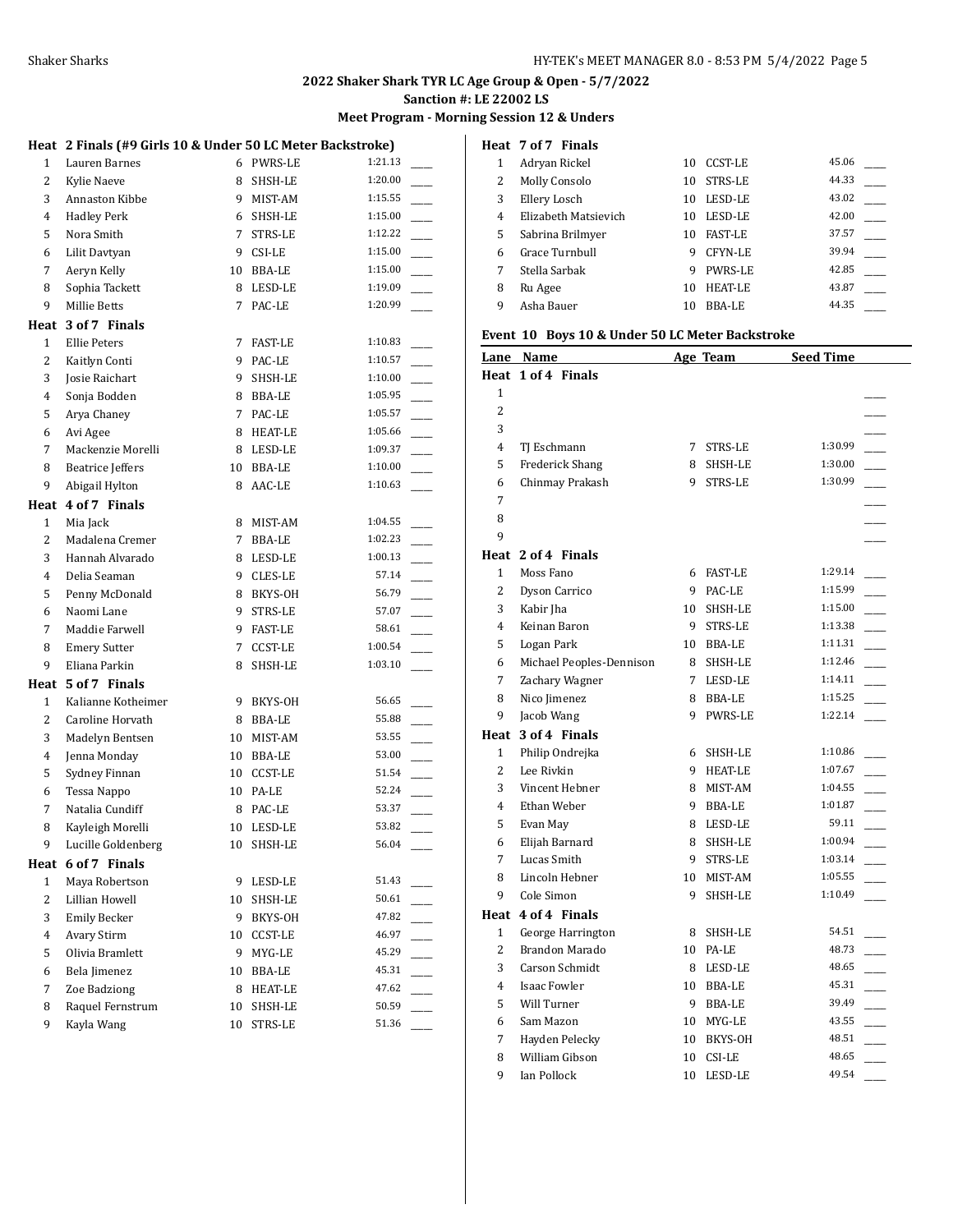**Meet Program - Morning Session 12 & Unders**

|                | Event 11 Girls 11-12 50 LC Meter Backstroke |    |                |                  |
|----------------|---------------------------------------------|----|----------------|------------------|
| Lane           | Name                                        |    | Age Team       | <b>Seed Time</b> |
|                | Heat 1 of 5 Finals                          |    |                |                  |
| $\mathbf{1}$   |                                             |    |                |                  |
| 2              | Aditi Ramalingam                            | 12 | FAST-LE        | 1:10.00          |
| 3              | Olivia Agbovi                               | 12 | <b>BBA-LE</b>  | 1:05.00          |
| 4              | Maeve Coffey                                | 11 | SHSH-LE        | 1:01.12          |
| 5              | Julia Ciuta                                 | 11 | CLES-LE        | 58.49            |
| 6              | Alexandra Avril                             | 11 | SHSH-LE        | 1:00.27          |
| 7              | Georgia Campbell                            | 11 | SHSH-LE        | 1:01.42          |
| 8              | Aarya Shah                                  | 11 | <b>FAST-LE</b> | 1:10.00          |
| 9              |                                             |    |                |                  |
|                | Heat 2 of 5 Finals                          |    |                |                  |
| $\mathbf{1}$   | Grace Gainford                              |    | 12 SHSH-LE     | 57.58            |
| 2              | Grier Taylor                                | 11 | SHSH-LE        | 54.37            |
| 3              | Magnolia Grootegoed                         | 11 | SHSH-LE        | 53.13            |
| 4              | Alivia Crawford                             |    | 11 PA-LE       | 51.67            |
| 5              | <b>Emily Sepe</b>                           |    | 11 PA-LE       | 50.50            |
| 6              | Savanna Rey                                 | 12 | BKYS-OH        | 50.76            |
| 7              | Amira Sutter                                | 11 | <b>CCST-LE</b> | 52.14            |
| 8              | Giuliana Marino                             | 11 | <b>FAST-LE</b> | 54.21            |
| 9              | Kathryn Strainic                            | 12 | SHSH-LE        | 56.39            |
| Heat           | 3 of 5 Finals                               |    |                |                  |
| 1              | <b>Audrey Fowler</b>                        | 12 | CSI-LE         | 50.00            |
| 2              | Ella McGrady                                | 12 | <b>CCST-LE</b> | 48.66            |
| 3              | Mak Pearson                                 | 11 | PWRS-LE        | 47.75            |
| 4              | Lauren Koutris                              | 11 | <b>FAST-LE</b> | 47.49            |
| 5              | Sydney Link                                 | 12 | CCST-LE        | 46.54            |
| 6              | Sophia Keller                               | 11 | <b>CCST-LE</b> | 47.22            |
| 7              | Lauren Bermel                               | 12 | SHSH-LE        | 47.64            |
| 8              | Ava Mulica                                  | 11 | AAC-LE         | 48.15            |
| 9              | Jessica Glass                               | 12 | <b>HEAT-LE</b> | 49.81            |
|                | Heat 4 of 5 Finals                          |    |                |                  |
| $\mathbf{1}$   | Gabby Sell                                  | 11 | PA-LE          | 46.04            |
| 2              | Kaylee May                                  | 11 | LESD-LE        | 45.20            |
| 3              | <b>Audrey Hopkins</b>                       | 12 | HEAT-LE        | 44.39            |
| 4              | <b>Jessie Ransom</b>                        | 11 | BKYS-OH        | 43.06            |
| 5              | Holly McDonald                              | 11 | BKYS-OH        | 41.59            |
| 6              | Abby O'Connell                              | 11 | HEAT-LE        | 42.87            |
| 7              | Emmy Korom                                  |    | 12 PS-LE       | 44.16            |
| 8              | <b>Addison Sornberger</b>                   | 12 | MIST-AM        | 44.55            |
| 9              | Sophie Fada                                 | 12 | CLES-LE        | 45.68            |
|                | Heat 5 of 5 Finals                          |    |                |                  |
| $\mathbf{1}$   | Lilli Kasik                                 | 11 | <b>HEAT-LE</b> | 40.69            |
| $\overline{c}$ |                                             | 12 | CSI-LE         | 40.49            |
| 3              | Kelly Song<br>Alice Stewart                 | 12 | <b>BBA-LE</b>  | 38.15            |
| 4              | Miranda Conway                              | 11 | LESD-LE        | 37.79            |
|                |                                             |    |                | 34.94            |
| 5              | Leah Grace Brown                            |    | 12 MYG-LE      | 36.76            |
| 6              | Louisa Holda                                | 12 | SHSH-LE        | $\sim$           |
| 7              | Kara Sanders                                |    | 11 PWRS-LE     | 38.14            |
| 8              | Leighton Birmingham                         | 11 | PA-LE          | 39.43<br>40.55   |
| 9              | Raelynn Schwab                              | 12 | MIST-AM        |                  |
|                |                                             |    |                |                  |

#### **Event 12 Boys 11-12 50 LC Meter Backstroke**

| Lane           | Name                       |    | Age Team       | <b>Seed Time</b> |  |
|----------------|----------------------------|----|----------------|------------------|--|
|                | Heat 1 of 3 Finals         |    |                |                  |  |
| $\mathbf{1}$   |                            |    |                |                  |  |
| $\overline{c}$ | Miles Daltorio             | 11 | SHSH-LE        | 1:10.00          |  |
| 3              | Lucas Good                 | 11 | PAC-LE         | 58.72            |  |
| 4              | Ben Zelenskiy              | 11 | STRS-LE        | 54.89            |  |
| 5              | Dylan Navratil             | 12 | CLES-LE        | 50.22            |  |
| 6              | Jasper Wilkerson           | 11 | SHSH-LE        | 54.63            |  |
| 7              | Luke Azouri                | 11 | SHSH-LE        | 56.89            |  |
| 8              | Arlo Saddleton             | 11 | <b>FAST-LE</b> | 1:09.15          |  |
| 9              | Nandan Jayaprakash Narayan | 11 | STRS-LE        | 1:11.46          |  |
|                | Heat 2 of 3 Finals         |    |                |                  |  |
| $\mathbf{1}$   | Timothy Indradjaja         | 11 | STRS-LE        | 49.68            |  |
| $\overline{c}$ | Mac Lane                   | 11 | STRS-LE        | 44.71            |  |
| 3              | Ethan Scheer               | 12 | SHSH-LE        | 44.08            |  |
| $\overline{4}$ | Johnathan Kyles            | 11 | SHSH-LE        | 42.41            |  |
| 5              | Sammy Inman                | 12 | <b>PWRS-LE</b> | 41.98            |  |
| 6              | Paul LaSpina               | 12 | CFYN-LE        | 42.01            |  |
| 7              | Grant Sell                 | 12 | PA-LE          | 43.87            |  |
| 8              | Graeme Brodie              | 11 | CFYN-LE        | 44.59            |  |
| 9              | Zack Tackett               | 12 | LESD-LE        | 47.33            |  |
|                | Heat 3 of 3 Finals         |    |                |                  |  |
| 1              | Aidan Hargest              | 12 | <b>PWRS-LE</b> | 40.59            |  |
| 2              | Manuel Alvarado            | 12 | LESD-LE        | 40.12            |  |
| 3              | Caius Buchheit             | 12 | MIST-AM        | 39.55            |  |
| $\overline{4}$ | <b>Edward Harrington</b>   | 11 | SHSH-LE        | 39.48            |  |
| 5              | Seth Fano                  | 11 | <b>FAST-LE</b> | 36.86            |  |
| 6              | <b>Tanner Mohler</b>       | 12 | CCST-LE        | 39.23            |  |
| 7              | Aliaksei Khiliutsich       | 11 | BKYS-OH        | 39.49            |  |
| 8              | Chris Jun                  | 11 | <b>BBA-LE</b>  | 39.57            |  |
| 9              | Colin Pelecky              | 12 | BKYS-OH        | 40.17            |  |
|                |                            |    |                |                  |  |

# **Event 13 Girls 10 & Under 50 LC Meter Butterfly**

| Name                      |    |                | <b>Seed Time</b> |  |
|---------------------------|----|----------------|------------------|--|
| Heat 1 of 3 Finals        |    |                |                  |  |
|                           |    |                |                  |  |
| Aeryn Kelly               | 10 | BBA-LE         | 1:17.00          |  |
| Abigail Hylton            | 8  | AAC-LE         | 1:09.38          |  |
| Lucille Goldenberg        | 10 | SHSH-LE        | 1:01.17          |  |
| Parisa Malek              | 10 | SHSH-LE        | 1:00.64          |  |
| Elin Barnes               | 10 | <b>HEAT-LE</b> | 1:00.75          |  |
| Raquel Fernstrum          | 10 | SHSH-LE        | 1:06.96          |  |
| <b>Beatrice Jeffers</b>   | 10 | BBA-LE         | 1:11.15          |  |
| Sophia Tackett            | 8  | LESD-LE        | 1:22.09          |  |
| 2 of 3 Finals             |    |                |                  |  |
| Noelle Echan              | 9  | LESD-LE        | 1:00.54          |  |
| Caroline Aldrink          | 10 | BKYS-OH        | 55.07            |  |
| Rebekah Ondrejka          | 10 | SHSH-LE        | 54.18            |  |
| Aria Eastman              | 9  | UPWRS-LE       | 51.54            |  |
| <b>Brooke Stiegemeier</b> | 10 | <b>HEAT-LE</b> | 46.38            |  |
| Adryan Rickel             | 10 | <b>CCST-LE</b> | 46.64            |  |
| <b>Aubrey Claggett</b>    | 8  | BKYS-OH        | 52.11            |  |
| Hazel Taylor              | 10 | CLES-LE        | 54.55            |  |
| Avery Petiya              | 10 | <b>HEAT-LE</b> | 56.66            |  |
|                           |    |                | Age Team         |  |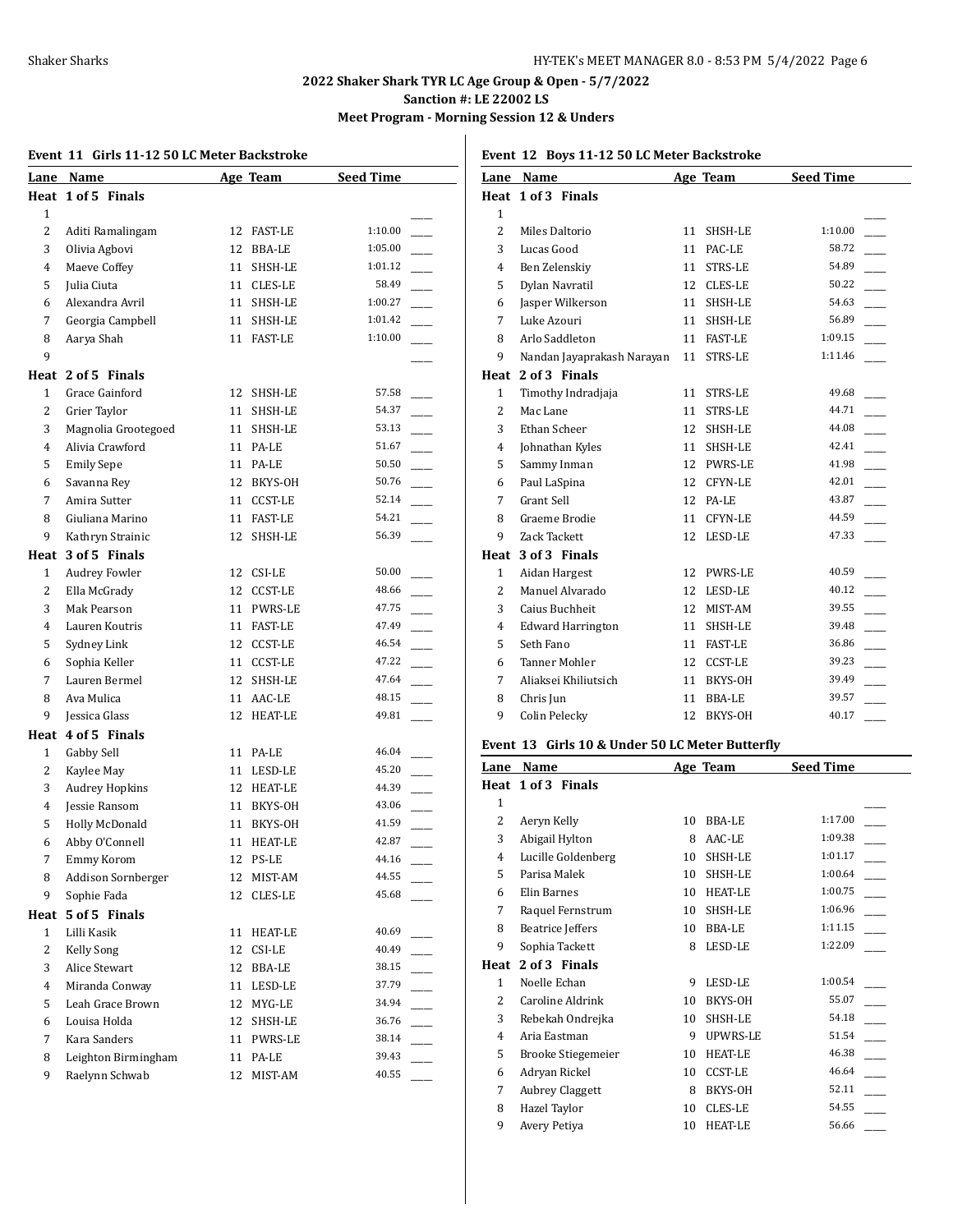# **2022 Shaker Shark TYR LC Age Group & Open - 5/7/2022**

**Sanction #: LE 22002 LS**

#### **Meet Program - Morning Session 12 & Unders**

#### **Heat 3 Finals (#13 Girls 10 & Under 50 LC Meter Butterfly)**

| 1 | Christina Jun        | 10 | BBA-LE         | 43.89 |
|---|----------------------|----|----------------|-------|
| 2 | Maelie Fahl          | 10 | <b>CFYN-LE</b> | 43.44 |
| 3 | Stella Sarbak        | 9  | <b>PWRS-LE</b> | 42.55 |
| 4 | Elizabeth Matsievich | 10 | LESD-LE        | 40.36 |
| 5 | Alina Wu             | 10 | <b>PWRS-LE</b> | 35.85 |
| 6 | Emery Horvath        | 10 | <b>BBA-LE</b>  | 36.29 |
| 7 | Stella Schmidt       | 9  | <b>BBA-LE</b>  | 41.54 |
| 8 | Ella Frey            | 10 | CSI-LE         | 43.40 |
| 9 | Clare Capellas       | 10 | HEAT-LE        | 43.48 |

#### **Event 14 Boys 10 & Under 50 LC Meter Butterfly**

| Lane         | Name                |    | Age Team       | <b>Seed Time</b> |  |
|--------------|---------------------|----|----------------|------------------|--|
|              | Heat 1 of 2 Finals  |    |                |                  |  |
| $\mathbf{1}$ |                     |    |                |                  |  |
| 2            |                     |    |                |                  |  |
| 3            |                     |    |                |                  |  |
| 4            | Jake Gennaro        | 8  | <b>PWRS-LE</b> | 1:12.90          |  |
| 5            | Jackson Hoover      | 10 | <b>HEAT-LE</b> | 1:04.28          |  |
| 6            | Elijah Barnard      | 8  | SHSH-LE        | 1:10.00          |  |
| 7            |                     |    |                |                  |  |
| 8            |                     |    |                |                  |  |
| 9            |                     |    |                |                  |  |
|              | Heat 2 of 2 Finals  |    |                |                  |  |
| 1            | David Baron         | 9  | STRS-LE        | 1:00.99          |  |
| 2            | Bay Schafer         | 10 | SHSH-LE        | 1:00.00          |  |
| 3            | Callan Kovatch      | 9  | BKYS-OH        | 49.27            |  |
| 4            | Colin Gullett       | 10 | <b>HEAT-LE</b> | 40.69            |  |
| 5            | Gavin Kimak         | 10 | <b>BBA-LE</b>  | 38.66            |  |
| 6            | <b>Isaac Fowler</b> | 10 | <b>BBA-LE</b>  | 39.15            |  |
| 7            | William Derillac    | 9  | <b>BBA-LE</b>  | 48.25            |  |
| 8            | Alexander Ondrejka  | 8  | SHSH-LE        | 53.50            |  |
| 9            | Adam Ebeidy         | 10 | BKYS-OH        | 1:00.32          |  |

#### **Event 15 Girls 11-12 50 LC Meter Butterfly**

| Lane                     | Name               |    | Age Team       | <b>Seed Time</b> |  |
|--------------------------|--------------------|----|----------------|------------------|--|
|                          | Heat 1 of 3 Finals |    |                |                  |  |
| $\mathbf{1}$             |                    |    |                |                  |  |
| $\overline{\mathcal{L}}$ | Alexis Aichele     | 12 | BBA-LE         | 1:05.00          |  |
| 3                        | Noel Wu            | 11 | BKYS-OH        | 57.66            |  |
| 4                        | Grace King         | 12 | <b>HEAT-LE</b> | 56.90            |  |
| 5                        | Gabby Sell         | 11 | PA-LE          | 50.54            |  |
| 6                        | Abby O'Connell     | 11 | <b>HEAT-LE</b> | 50.73            |  |
| 7                        | Julia Ciuta        | 11 | <b>CLES-LE</b> | 57.34            |  |
| 8                        | Eva Sikora         | 11 | <b>CLES-LE</b> | 1:02.03          |  |
| 9                        |                    |    |                |                  |  |
| Heat                     | 2 of 3 Finals      |    |                |                  |  |
| 1                        | <b>Emily Sepe</b>  | 11 | PA-LE          | 49.59            |  |
| 2                        | Maddie Newyear     | 12 | <b>HEAT-LE</b> | 46.55            |  |
| 3                        | Madeline Ondrejka  | 12 | SHSH-LE        | 45.79            |  |
| 4                        | Lauren Bermel      | 12 | SHSH-LE        | 45.00            |  |
| 5                        | Sam Speer          | 12 | <b>BBA-LE</b>  | 42.76            |  |
| 6                        | Noa Blocker        | 12 | SHSH-LE        | 43.44            |  |
| 7                        | Violet Zickel      | 11 | SHSH-LE        | 45.00            |  |
| 8                        | Vera Caudill       | 12 | <b>GWA-LE</b>  | 46.06            |  |
| 9                        | Nina Demenkova     | 12 | STRS-LE        | 48.61            |  |

# **Heat 3 of 3 Finals**

|   | Flora Fan      | 11  | BBA-LE         | 42.18 |  |
|---|----------------|-----|----------------|-------|--|
| 2 | Abby Strelecki | 11  | MIST-AM        | 39.55 |  |
| 3 | Eva Hughes     | 11  | BBA-LE         | 36.41 |  |
| 4 | Olivia Seither | 12. | <b>HEAT-LE</b> | 36.05 |  |
| 5 | Kalli Pellice  |     | 12 PA-LE       | 35.09 |  |
| 6 | Kara Sanders   | 11  | <b>PWRS-LE</b> | 35.60 |  |
|   | Kaitlyn Grande | 12  | LESD-LE        | 36.16 |  |
| 8 | Scarlett Adler | 12  | SHSH-LE        | 38.54 |  |
| 9 | Ella Seelandt  | 12  | BKYS-OH        | 42.10 |  |
|   |                |     |                |       |  |

#### **Event 16 Boys 11-12 50 LC Meter Butterfly**

| Lane           | Name                   |    | Age Team        | <b>Seed Time</b> |  |
|----------------|------------------------|----|-----------------|------------------|--|
|                | Heat 1 of 3 Finals     |    |                 |                  |  |
| $\mathbf{1}$   |                        |    |                 |                  |  |
| $\overline{c}$ |                        |    |                 |                  |  |
| 3              |                        |    |                 |                  |  |
| 4              | <b>Theodore Shang</b>  | 11 | SHSH-LE         | 1:18.27          |  |
| 5              | Michael Rivkin         | 11 | <b>HEAT-LE</b>  | 59.75            |  |
| 6              | Giuseppe Giusto        | 11 | BKYS-OH         | 1:10.60          |  |
| 7              | Graeme Brodie          | 11 | CFYN-LE         | 1:19.01          |  |
| 8              |                        |    |                 |                  |  |
| 9              |                        |    |                 |                  |  |
|                | Heat 2 of 3 Finals     |    |                 |                  |  |
| 1              | Sahas Chhabra          | 12 | ULESD-LE        | 54.47            |  |
| $\overline{2}$ | Ethan Fantozz          | 11 | AAC-LE          | 49.79            |  |
| 3              | <b>Tanner Mohler</b>   | 12 | <b>CCST-LE</b>  | 43.84            |  |
| 4              | Josh Bartlett          | 12 | <b>PWRS-LE</b>  | 43.10            |  |
| 5              | Grayden Bohach         | 12 | <b>CCST-LE</b>  | 41.44            |  |
| 6              | Jason Duong            | 11 | <b>UFAST-LE</b> | 41.83            |  |
| 7              | Fanil Khasanov         | 12 | <b>HEAT-LE</b>  | 43.68            |  |
| 8              | Kevin Fu               | 11 | <b>BBA-LE</b>   | 48.14            |  |
| 9              | Johnathan Kyles        | 11 | SHSH-LE         | 50.13            |  |
| Heat           | 3 of 3 Finals          |    |                 |                  |  |
| 1              | <b>Grant Sell</b>      | 12 | PA-LE           | 39.19            |  |
| 2              | Christopher Gorman     | 11 | <b>PWRS-LE</b>  | 37.82            |  |
| 3              | Thesath Wickramasinghe | 11 | <b>BBA-LE</b>   | 35.50            |  |
| 4              | Braden Greer           | 12 | CLES-LE         | 33.57            |  |
| 5              | <b>Ian Kimak</b>       | 12 | <b>BBA-LE</b>   | 32.77            |  |
| 6              | Everett Losch          | 12 | LESD-LE         | 33.38            |  |
| 7              | Reed Turney            | 12 | CFYN-LE         | 34.09            |  |
| 8              | <b>Josiah Nevels</b>   | 12 | SHSH-LE         | 36.89            |  |
| 9              | Kieran Kovatch         | 11 | BKYS-OH         | 37.84            |  |
|                |                        |    |                 |                  |  |

#### **Event 17 Girls 10 & Under 100 LC Meter Freestyle**

| Lane          | Name               |   | Age Team       | <b>Seed Time</b> |  |
|---------------|--------------------|---|----------------|------------------|--|
|               | Heat 1 of 3 Finals |   |                |                  |  |
| 1             |                    |   |                |                  |  |
| $\mathcal{P}$ | Mackenzie Morelli  | 8 | LESD-LE        | 2:24.11          |  |
| 3             | Hannah Alvarado    | 8 | LESD-LE        | 2:15.11          |  |
| 4             | Madalena Cremer    |   | BBA-LE         | 2:12.00          |  |
| 5             | Naomi Lane         | 9 | STRS-LE        | 2:01.28          |  |
| 6             | Victoria Duong     | 9 | UFAST-LE       | 2:09.51          |  |
| 7             | Avi Agee           | 8 | <b>HEAT-LE</b> | 2:15.00          |  |
| 8             | Annaston Kibbe     | 9 | MIST-AM        | 2:22.55          |  |
| 9             | Nora Smith         |   | STRS-LE        | 2:56.56          |  |
|               |                    |   |                |                  |  |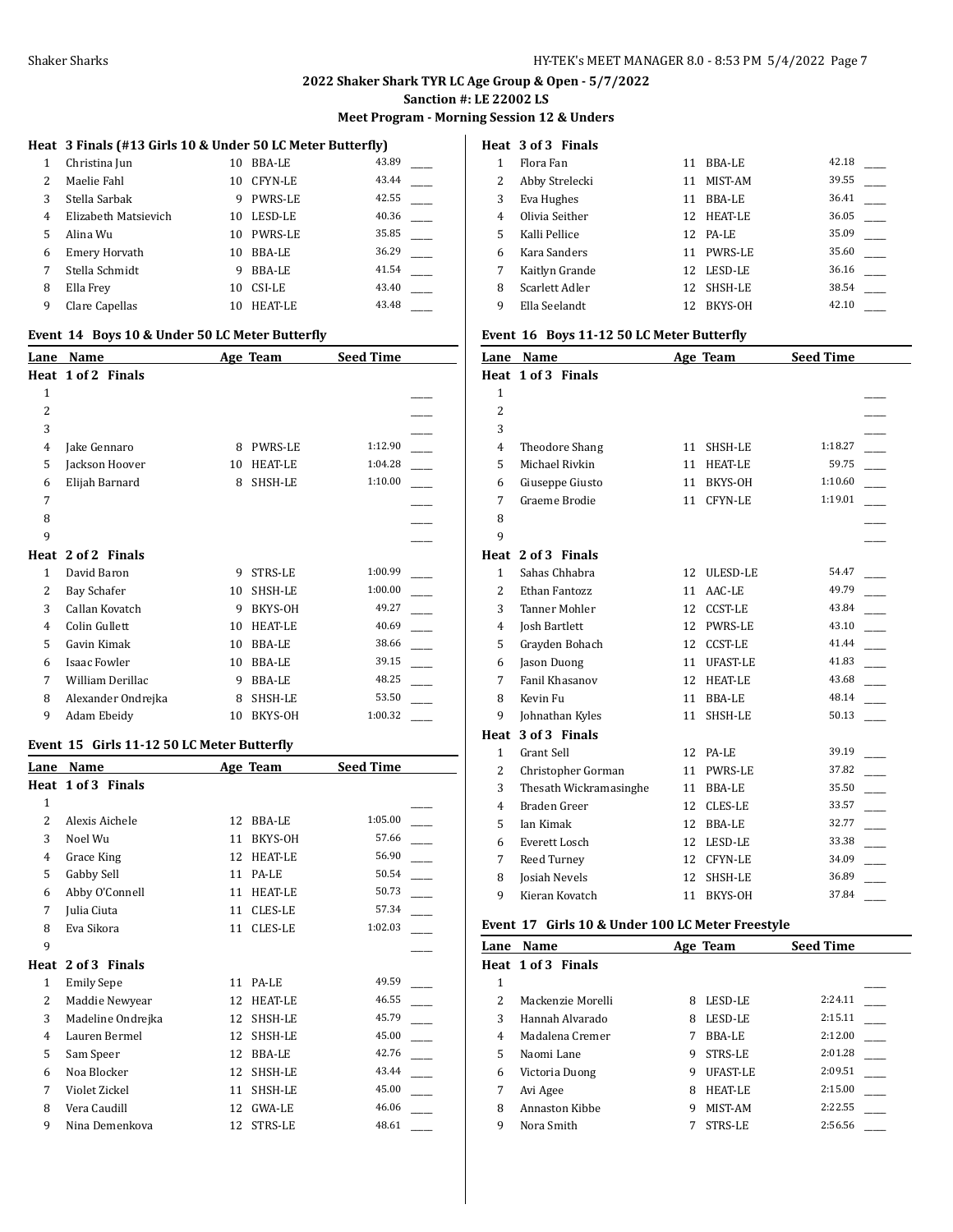**Meet Program - Morning Session 12 & Unders**

# **Heat 2 Finals (#17 Girls 10 & Under 100 LC Meter Freestyle)**

| 1            | Kayla Wang         | 10 | STRS-LE        | 1:57.55 |
|--------------|--------------------|----|----------------|---------|
| 2            | Lucille Goldenberg | 10 | SHSH-LE        | 1:50.97 |
| 3            | Natalia Cundiff    | 8  | PAC-LE         | 1:45.54 |
| 4            | Penny McDonald     | 8  | BKYS-OH        | 1:43.15 |
| 5            | Kayla Riedel       | 10 | BKYS-OH        | 1:41.20 |
| 6            | Maya Robertson     | 9  | LESD-LE        | 1:42.78 |
| 7            | Ally Barnes        | 10 | <b>PWRS-LE</b> | 1:44.39 |
| 8            | Hazel Taylor       | 10 | CLES-LE        | 1:47.57 |
| 9            | Emma Shearer       | 10 | LESD-LE        | 1:53.74 |
| Heat         | 3 of 3 Finals      |    |                |         |
|              |                    |    |                |         |
| $\mathbf{1}$ | Madelyn Bentsen    | 10 | MIST-AM        | 1:39.55 |
| 2            | Gail Turney        | 9  | CFYN-LE        | 1:31.75 |
| 3            | Sydney Finnan      | 10 | <b>CCST-LE</b> | 1:25.00 |
| 4            | Grace Turnbull     | 9  | CFYN-LE        | 1:20.23 |
| 5            | Ellen Young        | 10 | <b>BBA-LE</b>  | 1:09.23 |
| 6            | Ellery Losch       | 10 | LESD-LE        | 1:13.29 |
| 7            | Ru Agee            | 10 | <b>HEAT-LE</b> | 1:23.07 |
| 8            | Maelie Fahl        | 10 | CFYN-LE        | 1:26.91 |
| 9            | Noelle Echan       | 9  | LESD-LE        | 1:39.36 |

# **Event 18 Boys 10 & Under 100 LC Meter Freestyle**

| Lane           | Name               |    | Age Team       | <b>Seed Time</b> |  |
|----------------|--------------------|----|----------------|------------------|--|
|                | Heat 1 of 3 Finals |    |                |                  |  |
| $\mathbf{1}$   |                    |    |                |                  |  |
| $\overline{2}$ |                    |    |                |                  |  |
| 3              |                    |    |                |                  |  |
| 4              | Keinan Baron       | 9  | STRS-LE        | 2:32.14          |  |
| 5              | Lucas Smith        | 9  | <b>STRS-LE</b> | 2:18.11          |  |
| 6              | Lee Rivkin         | 9  | <b>HEAT-LE</b> | 2:21.13          |  |
| 7              |                    |    |                |                  |  |
| 8              |                    |    |                |                  |  |
| 9              |                    |    |                |                  |  |
|                | Heat 2 of 3 Finals |    |                |                  |  |
| $\mathbf{1}$   |                    |    |                |                  |  |
| $\overline{2}$ | Matthew Mennett    | 9  | <b>FAST-LE</b> | 2:05.19          |  |
| 3              | Wyatt Bagnoni      | 7  | MIST-AM        | 2:02.55          |  |
| $\overline{4}$ | Evan May           | 8  | LESD-LE        | 1:55.12          |  |
| 5              | Max Tackett        | 10 | LESD-LE        | 1:49.57          |  |
| 6              | Ethan Weber        | 9  | <b>BBA-LE</b>  | 1:53.72          |  |
| 7              | Cole Simon         | 9  | SHSH-LE        | 2:00.00          |  |
| 8              | Lincoln Hebner     | 10 | MIST-AM        | 2:04.55          |  |
| 9              | Aarav Mathada      | 9  | <b>STRS-LE</b> | 2:09.98          |  |
| Heat           | 3 of 3 Finals      |    |                |                  |  |
| 1              | Dyson Carrico      | 9  | PAC-LE         | 1:45.99          |  |
| $\overline{2}$ | Adam Ebeidy        | 10 | <b>BKYS-OH</b> | 1:39.61          |  |
| 3              | Hayden Pelecky     | 10 | BKYS-OH        | 1:38.18          |  |
| 4              | Parker May         | 9  | <b>CFYN-LE</b> | 1:24.55          |  |
| 5              | Brayden Long       | 10 | <b>FAST-LE</b> | 1:18.17          |  |
| 6              | Sam Mazon          | 10 | MYG-LE         | 1:22.10          |  |
| 7              | Carson Schmidt     | 8  | LESD-LE        | 1:36.68          |  |
| 8              | William Gibson     | 10 | CSI-LE         | 1:38.68          |  |
| 9              | Vincent Hebner     | 8  | MIST-AM        | 1:45.55          |  |

**Event 19 Girls 11-12 100 LC Meter Freestyle**

| Lane | <b>Name</b>            |    | <b>Age Team</b> | <b>Seed Time</b> |                          |
|------|------------------------|----|-----------------|------------------|--------------------------|
| Heat | 1 of 6 Finals          |    |                 |                  |                          |
| 1    |                        |    |                 |                  |                          |
| 2    |                        |    |                 |                  |                          |
| 3    |                        |    |                 |                  |                          |
| 4    | Magnolia Grootegoed    | 11 | SHSH-LE         | 2:20.51          |                          |
| 5    | Alexis Aichele         | 12 | BBA-LE          | 2:15.00          |                          |
| 6    | Maeve Coffey           | 11 | SHSH-LE         | 2:20.00          |                          |
| 7    |                        |    |                 |                  |                          |
| 8    |                        |    |                 |                  |                          |
| 9    |                        |    |                 |                  |                          |
|      | Heat 2 of 6 Finals     |    |                 |                  |                          |
| 1    |                        |    |                 |                  |                          |
| 2    | Giuliana Marino        | 11 | <b>FAST-LE</b>  | 2:01.99          |                          |
| 3    | Caroline LaVigne       | 11 | STRS-LE         | 1:47.70          |                          |
| 4    | Sam Speer              |    | 12 BBA-LE       | 1:41.66          |                          |
| 5    | Ava Mulica             |    | 11 AAC-LE       | 1:39.41          |                          |
| 6    | Allie Dever            | 11 | MIST-AM         | 1:40.55          |                          |
| 7    | Kathryn Strainic       | 12 | SHSH-LE         | 1:46.94          |                          |
| 8    | <b>Grace Kelly</b>     | 11 | CLES-LE         | 1:58.32          |                          |
| 9    | Grier Taylor           | 11 | SHSH-LE         | 2:04.44          |                          |
| Heat | 3 of 6 Finals          |    |                 |                  |                          |
| 1    | Sophie Fada            | 12 | CLES-LE         | 1:35.85          |                          |
| 2    | Avery Byrd             | 12 | STRS-LE         | 1:33.35          |                          |
| 3    | Amme Wilson            | 11 | CLES-LE         | 1:30.44          |                          |
| 4    | Madeline Holmes        | 12 | SHSH-LE         | 1:29.46          |                          |
| 5    | Lilli Kasik            | 11 | <b>HEAT-LE</b>  | 1:26.99          |                          |
| 6    | <b>Grace Gooding</b>   | 11 | CSI-LE          | 1:28.11          |                          |
| 7    | Ella McGrady           |    | 12 CCST-LE      | 1:29.78          |                          |
| 8    | Lauren Bermel          | 12 | SHSH-LE         | 1:32.98          |                          |
| 9    | Kaila Reynolds         | 11 | CLES-LE         | 1:33.82          |                          |
|      | Heat 4 of 6 Finals     |    |                 |                  |                          |
| 1    | <b>Audrey Hopkins</b>  |    | 12 HEAT-LE      | 1:26.47          |                          |
| 2    | Isabella Hebner        | 11 | MIST-AM         | 1:25.55          |                          |
| 3    | Eve Blocker            | 12 | SHSH-LE         | 1:25.00          |                          |
| 4    | Scarlett Adler         | 12 | SHSH-LE         | 1:21.64          |                          |
| 5    | Lena Clifford          | 11 | <b>HEAT-LE</b>  | 1:20.59          |                          |
| 6    | Lillian Pollino        | 12 | SHSH-LE         | 1:21.22          |                          |
| 7    | Mak Pearson            | 11 | <b>PWRS-LE</b>  | 1:24.70          |                          |
| 8    | Hannah Gibson          | 12 | KS-LE           | 1:25.27          |                          |
| 9    | Lauren Koutris         | 11 | FAST-LE         | 1:25.64          |                          |
|      | Heat 5 of 6 Finals     |    |                 |                  |                          |
| 1    | Emmy Korom             |    | 12 PS-LE        | 1:19.72          |                          |
| 2    | Kate Rosenbaum         | 11 | BBA-LE          | 1:18.69          |                          |
| 3    | Lily McDonald          | 12 | BKYS-OH         | 1:17.97          |                          |
| 4    | Kaitlyn Grande         |    | 12 LESD-LE      | 1:17.19          |                          |
| 5    | Kalli Pellice          | 12 | PA-LE           | 1:14.25          |                          |
| 6    | <b>Brooke Shantery</b> | 12 | GWA-LE          | 1:14.76          | $\overline{\phantom{a}}$ |
| 7    | Leighton Birmingham    | 11 | PA-LE           | 1:17.27          |                          |
| 8    | Jessie Ransom          | 11 | BKYS-OH         | 1:18.53          |                          |
| 9    | <b>Addison Carrico</b> | 11 | PAC-LE          | 1:19.19          |                          |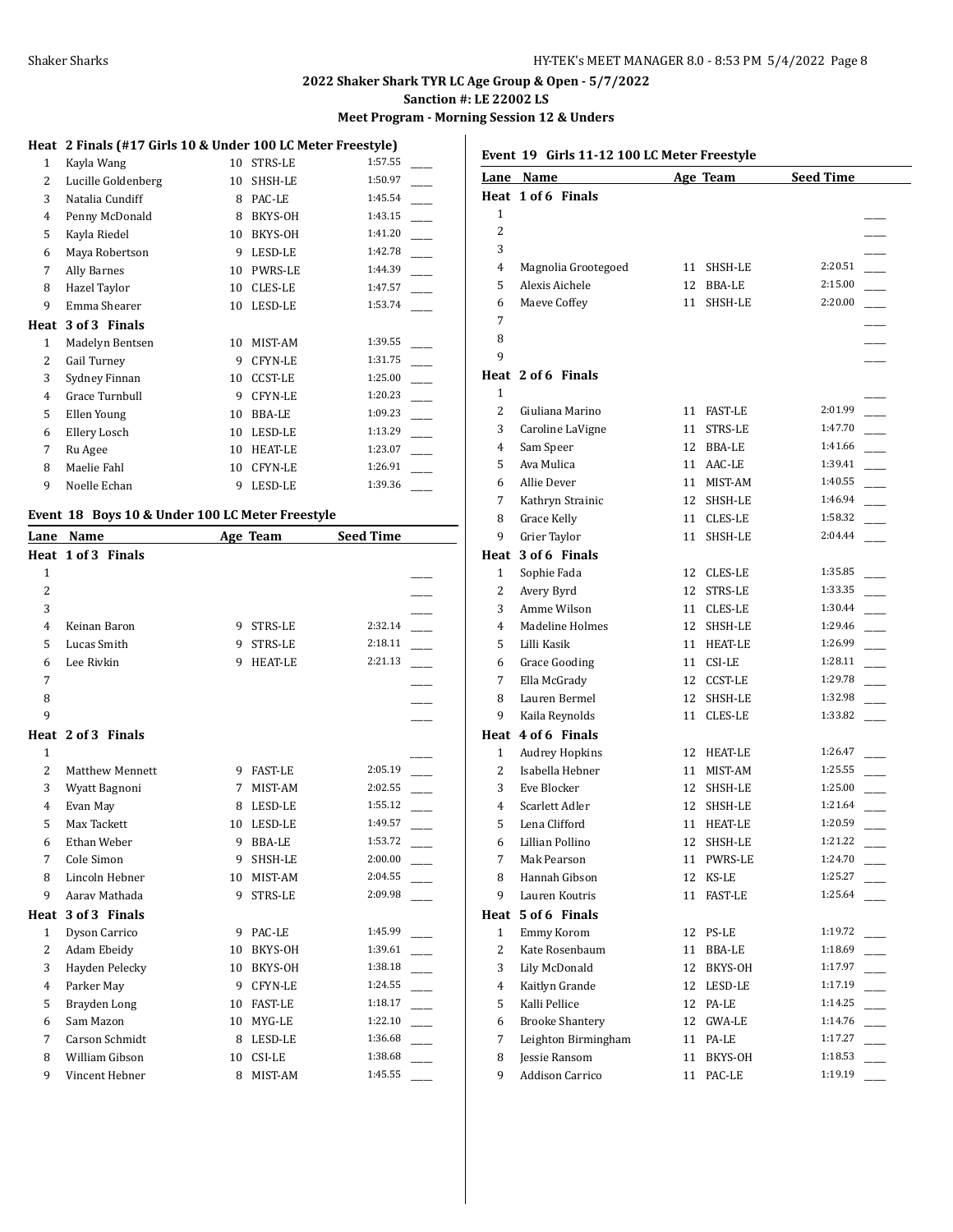**Meet Program - Morning Session 12 & Unders**

# **Heat 6 Finals (#19 Girls 11-12 100 LC Meter Freestyle)**

| 1 | Leighton Lentz    | 11 | LESD-LE        | 1:13.65 |
|---|-------------------|----|----------------|---------|
| 2 | Alice Stewart     | 12 | <b>BBA-LE</b>  | 1:12.29 |
| 3 | Stella Oliverio   | 11 | <b>FAST-LE</b> | 1:10.76 |
| 4 | Grace Hostetler   | 12 | <b>FAST-LE</b> | 1:09.77 |
| 5 | Louisa Holda      |    | 12 SHSH-LE     | 1:05.18 |
| 6 | Charlotte Duijser | 12 | UBBA-LE        | 1:06.92 |
| 7 | Eleanor Johnson   | 11 | MYG-LE         | 1:10.44 |
| 8 | Leah Grace Brown  | 12 | MYG-LE         | 1:11.97 |
| 9 | Irelin Danger     |    | CSI-LE         | 1:12.35 |

#### **Event 20 Boys 11-12 100 LC Meter Freestyle**

|                | Lane Name                  |    | Age Team       | <b>Seed Time</b> |
|----------------|----------------------------|----|----------------|------------------|
|                | Heat 1 of 4 Finals         |    |                |                  |
| 1              |                            |    |                |                  |
| $\overline{c}$ | Nandan Jayaprakash Narayan | 11 | STRS-LE        | 2:22.87          |
| 3              | Timothy Indradjaja         | 11 | STRS-LE        | 1:46.88          |
| 4              | Manuel Alvarado            |    | 12 LESD-LE     | 1:44.33          |
| 5              | Ruhan Chhabra              |    | 11 ULESD-LE    | 1:38.06          |
| 6              | Lucas Good                 | 11 | PAC-LE         | 1:38.47          |
| 7              | Ben Zelenskiy              | 11 | STRS-LE        | 1:46.54          |
| 8              | Arlo Saddleton             | 11 | <b>FAST-LE</b> | 2:12.72          |
| 9              | Graeme Brodie              | 11 | <b>CFYN-LE</b> | 2:29.17          |
|                | Heat 2 of 4 Finals         |    |                |                  |
| $\mathbf{1}$   | Jasper Wilkerson           | 11 | SHSH-LE        | 1:37.95          |
| 2              | Aiden Lawlor               | 12 | CLES-LE        | 1:32.02          |
| 3              | Zack Tackett               | 12 | LESD-LE        | 1:31.61          |
| 4              | Sahas Chhabra              | 12 | ULESD-LE       | 1:29.82          |
| 5              | Cliff Yang                 | 12 | BKYS-OH        | 1:26.49          |
| 6              | Mac Lane                   | 11 | <b>STRS-LE</b> | 1:29.35          |
| 7              | Joe Torres                 | 11 | <b>HEAT-LE</b> | 1:29.99          |
| 8              | Matthew Derillac           | 11 | BBA-LE         | 1:31.97          |
| 9              | Ashot Davtyan              | 12 | CSI-LE         | 1:35.00          |
| Heat           | 3 of 4 Finals              |    |                |                  |
| $\mathbf{1}$   | Gray Dicken                |    | 12 CLES-LE     | 1:26.14          |
| $\overline{2}$ | Cade Croftcheck            | 11 | CSI-LE         | 1:25.60          |
| 3              | Jason Duong                | 11 | UFAST-LE       | 1:25.39          |
| 4              | <b>Josiah Nevels</b>       | 12 | SHSH-LE        | 1:21.98          |
| 5              | Aliaksei Khiliutsich       | 11 | BKYS-OH        | 1:19.03          |
| 6              | Hayden Young               | 11 | <b>CCST-LE</b> | 1:21.13          |
| 7              | Josh Bartlett              |    | 12 PWRS-LE     | 1:24.71          |
| 8              | Ethan Scheer               | 12 | SHSH-LE        | 1:25.50          |
| 9              | <b>Edward Harrington</b>   | 11 | SHSH-LE        | 1:25.83          |
| Heat           | 4 of 4 Finals              |    |                |                  |
| $\mathbf{1}$   | Paul LaSpina               | 12 | CFYN-LE        | 1:17.46          |
| 2              | Christopher Gorman         | 11 | PWRS-LE        | 1:16.38          |
| 3              | Sammy Inman                |    | 12 PWRS-LE     | 1:13.93          |
| 4              | Ben Azok                   |    | 12 LESD-LE     | 1:10.89          |
| 5              | Reed Turney                | 12 | CFYN-LE        | 1:07.08          |
| 6              | Jake MacPhail              |    | 12 LESD-LE     | 1:09.39          |
| 7              | Braden Greer               | 12 | <b>CLES-LE</b> | 1:12.55          |
| 8              | Aidan Hargest              |    | 12 PWRS-LE     | 1:13.98          |
| 9              | <b>Tyler Badziong</b>      | 12 | <b>HEAT-LE</b> | 1:16.51          |

#### **Event 21 Girls 10 & Under 100 LC Meter Breaststroke**

| Lane                     | Name                  |    | Age Team       | <b>Seed Time</b> |  |
|--------------------------|-----------------------|----|----------------|------------------|--|
|                          | Heat 1 of 2 Finals    |    |                |                  |  |
| 1                        |                       |    |                |                  |  |
| $\overline{c}$           |                       |    |                |                  |  |
| 3                        |                       |    |                |                  |  |
| $\overline{4}$           | Victoria Duong        | 9  | UFAST-LE       | 2:25.32          |  |
| 5                        | Payton Waldman        | 10 | PAC-LE         | 2:14.35          |  |
| 6                        | Lillian Howell        | 10 | SHSH-LE        | 2:20.00          |  |
| 7                        | Gail Turney           | 9  | <b>CFYN-LE</b> | 2:32.45          |  |
| 8                        |                       |    |                |                  |  |
| 9                        |                       |    |                |                  |  |
| Heat                     | 2 of 2 Finals         |    |                |                  |  |
| 1                        | <b>Caitlin Vorous</b> | 10 | CSI-LE         | 2:01.20          |  |
| $\overline{\mathcal{L}}$ | Katie Azok            | 9  | LESD-LE        | 1:57.99          |  |
| 3                        | Bela Jimenez          | 10 | <b>BBA-LE</b>  | 1:52.99          |  |
| 4                        | <b>Avary Stirm</b>    | 10 | <b>CCST-LE</b> | 1:52.24          |  |
| 5                        | Ellen Young           | 10 | <b>BBA-LE</b>  | 1:28.77          |  |
| 6                        | Asha Bauer            | 10 | BBA-LE         | 1:50.44          |  |
| 7                        | Olivia Bramlett       | 9  | MYG-LE         | 1:52.98          |  |
| 8                        | Rebekah Ondrejka      | 10 | SHSH-LE        | 1:56.22          |  |
| 9                        | <b>Emily Becker</b>   | 9  | BKYS-OH        | 1:58.55          |  |

#### **Event 22 Boys 10 & Under 100 LC Meter Breaststroke**

| Lane | <b>Name</b>         |    | Age Team      | <b>Seed Time</b> |
|------|---------------------|----|---------------|------------------|
|      | Heat 1 of 1 Finals  |    |               |                  |
| 1    |                     |    |               |                  |
| 2    | Nico Jimenez        | 8  | BBA-LE        | 2:45.71          |
| 3    | Bay Schafer         | 10 | SHSH-LE       | 2:16.21          |
| 4    | Adam Ebeidy         | 10 | BKYS-OH       | 1:57.83          |
| 5    | <b>Isaac Fowler</b> | 10 | <b>BBA-LE</b> | 1:40.86          |
| 6    | <b>Connor Hines</b> | 10 | LESD-LE       | 1:42.73          |
| 7    | Cameron Krpata      | 9  | CSI-LE        | 2:11.63          |
| 8    | Jackson Hoover      | 10 | HEAT-LE       | 2:18.03          |
| 9    |                     |    |               |                  |

#### **Event 23 Girls 11-12 100 LC Meter Breaststroke**

| Lane | <b>Name</b>          |    | Age Team   | <b>Seed Time</b> |  |
|------|----------------------|----|------------|------------------|--|
|      | Heat 1 of 3 Finals   |    |            |                  |  |
| 1    | Magdalene Shefcheck  |    | 12 SHSH-LE | 2:20.00          |  |
| 2    | Holly McDonald       | 11 | BKYS-OH    | 2:04.30          |  |
| 3    | Autumn Barnard       | 11 | SHSH-LE    | 1:55.21          |  |
| 4    | Elise Benz           | 11 | BKYS-OH    | 1:54.36          |  |
| 5    | Lillian Pollino      |    | 12 SHSH-LE | 1:51.86          |  |
| 6    | Vera Caudill         |    | 12 GWA-LE  | 1:53.91          |  |
| 7    | <b>Audrey Fowler</b> |    | 12 CSI-LE  | 1:54.37          |  |
| 8    | Addison Carrico      | 11 | PAC-LE     | 2:01.60          |  |
| 9    | Magnolia Grootegoed  | 11 | SHSH-LE    | 2:07.32          |  |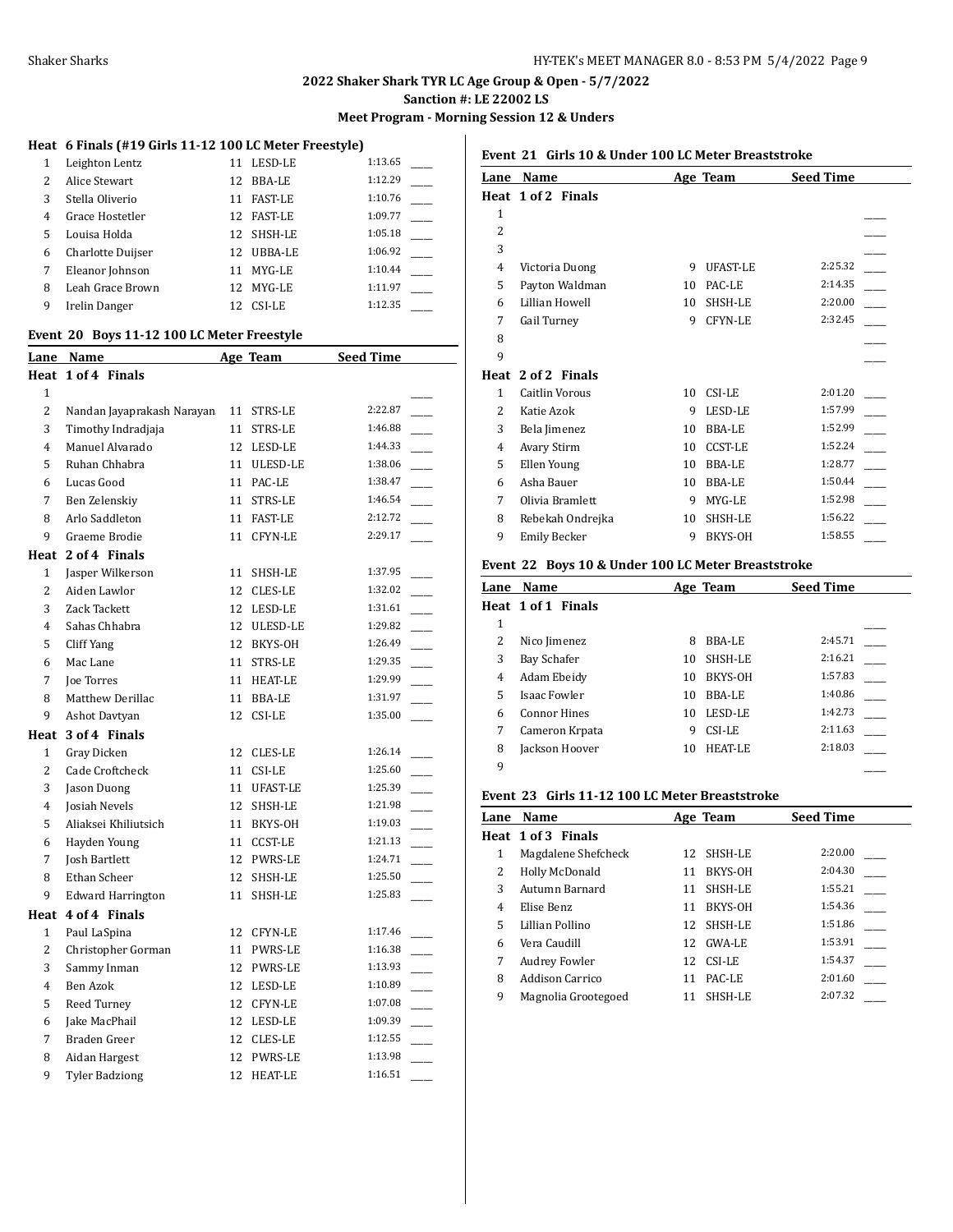**Meet Program - Morning Session 12 & Unders**

# **Heat 2 Finals (#23 Girls 11-12 100 LC Meter Breaststroke)**

| 1    | Abby O'Connell    | 11 | <b>HEAT-LE</b> | 1:51.69 |
|------|-------------------|----|----------------|---------|
| 2    | Zoey O'Halloran   | 11 | BKYS-OH        | 1:50.74 |
| 3    | Isabella Hebner   | 11 | MIST-AM        | 1:47.55 |
| 4    | Nina Demenkova    | 12 | STRS-LE        | 1:43.93 |
| 5    | Lena Clifford     | 11 | <b>HEAT-LE</b> | 1:40.96 |
| 6    | Jessie Ransom     | 11 | BKYS-OH        | 1:42.70 |
| 7    | Kate Rosenbaum    | 11 | <b>BBA-LE</b>  | 1:46.26 |
| 8    | Grace Vorous      | 11 | CSI-LE         | 1:49.26 |
| 9    | Noel Wu           | 11 | BKYS-OH        | 1:51.46 |
|      |                   |    |                |         |
| Heat | 3 of 3 Finals     |    |                |         |
| 1    | Madeline Ondrejka | 12 | SHSH-LE        | 1:40.52 |
| 2    | Irelin Danger     | 12 | CSI-LE         | 1:38.07 |
| 3    | <b>Kelly Song</b> | 12 | CSI-LE         | 1:37.25 |
| 4    | Olivia Seither    | 12 | <b>HEAT-LE</b> | 1:34.51 |
| 5    | Flora Fan         | 11 | <b>BBA-LE</b>  | 1:32.85 |
| 6    | Grace Hostetler   | 12 | <b>FAST-LE</b> | 1:34.20 |
| 7    | Chloe Gustin      | 12 | LESD-LE        | 1:35.46 |
| 8    | Ella Seelandt     | 12 | BKYS-OH        | 1:37.31 |

# **Event 24 Boys 11-12 100 LC Meter Breaststroke**

| Lane | Name                |    | Age Team       | <b>Seed Time</b> |
|------|---------------------|----|----------------|------------------|
| Heat | 1 of 2 Finals       |    |                |                  |
| 1    | Theodore Shang      | 11 | SHSH-LE        | 2:33.48          |
| 2    | Gray Dicken         | 12 | <b>CLES-LE</b> | 2:29.42          |
| 3    | Harrison Davidson   | 11 | CSI-LE         | 2:00.15          |
| 4    | Grayden Bohach      | 12 | <b>CCST-LE</b> | 1:49.45          |
| 5    | <b>Brock Stantz</b> | 12 | <b>CLES-LE</b> | 1:45.30          |
| 6    | Ethan Fantozz       | 11 | AAC-LE         | 1:45.70          |
| 7    | Josh Bartlett       | 12 | <b>PWRS-LE</b> | 1:58.93          |
| 8    | DeAndre Durr        | 11 | LESD-LE        | 2:05.17          |
| 9    | Luke Azouri         | 11 | SHSH-LE        | 2:30.00          |
| Heat | 2 of 2 Finals       |    |                |                  |
| 1    | Jake MacPhail       | 12 | LESD-LE        | 1:40.84          |
| 2    | Chris Jun           | 11 | <b>BBA-LE</b>  | 1:38.31          |
| 3    | Ben Ackerman        | 12 | LESD-LE        | 1:34.74          |
| 4    | Seth Fano           | 11 | <b>FAST-LE</b> | 1:32.49          |
| 5    | Luke Woodhouse      | 12 | LESD-LE        | 1:25.56          |
| 6    | Andrei Polyakov     | 12 | STRS-LE        | 1:32.17          |
| 7    | Everett Losch       | 12 | LESD-LE        | 1:34.23          |
| 8    | Aidan Hargest       | 12 | PWRS-LE        | 1:36.58          |
| 9    | Cliff Yang          | 12 | BKYS-OH        | 1:40.22          |

#### **Event 25 Girls 10 & Under 100 LC Meter Backstroke**

| Lane | Name                   |    | Age Team | <b>Seed Time</b> |  |
|------|------------------------|----|----------|------------------|--|
|      | Heat 1 of 3 Finals     |    |          |                  |  |
| 1    |                        |    |          |                  |  |
| 2    | Parisa Malek           | 10 | SHSH-LE  | 2:11.03          |  |
| 3    | Kayleigh Morelli       | 10 | LESD-LE  | 2:01.77          |  |
| 4    | Caroline Aldrink       | 10 | BKYS-OH  | 1:55.11          |  |
| 5    | <b>Aubrey Claggett</b> | 8  | BKYS-OH  | 1:54.88          |  |
| 6    | Payton Waldman         | 10 | PAC-LE   | 1:54.99          |  |
| 7    | Kalianne Kotheimer     | 9  | BKYS-OH  | 1:59.49          |  |
| 8    | Caroline Horvath       | 8  | BBA-LE   | 2:04.76          |  |
| 9    | Elin Barnes            | 10 | HEAT-LE  | 2:15.00          |  |

| Heat         | 2 of 3 Finals         |    |                |         |
|--------------|-----------------------|----|----------------|---------|
| $\mathbf{1}$ | Raquel Fernstrum      | 10 | SHSH-LE        | 1:54.05 |
| 2            | Molly Consolo         | 10 | <b>STRS-LE</b> | 1:48.76 |
| 3            | Zoe Badziong          | 8  | <b>HEAT-LE</b> | 1:42.59 |
| 4            | Avery Petiya          | 10 | <b>HEAT-LE</b> | 1:41.21 |
| 5            | Kayla Riedel          | 10 | BKYS-OH        | 1:38.02 |
| 6            | Grace Ferguson        | 10 | BKYS-OH        | 1:39.39 |
| 7            | Emma Shearer          | 10 | LESD-LE        | 1:41.52 |
| 8            | Clare Capellas        | 10 | <b>HEAT-LE</b> | 1:45.32 |
| 9            | Jenna Monday          | 10 | <b>BBA-LE</b>  | 1:50.00 |
| Heat         | 3 of 3 Finals         |    |                |         |
|              |                       |    |                |         |
| $\mathbf{1}$ | Ru Agee               | 10 | <b>HEAT-LE</b> | 1:36.84 |
| 2            | Ellery Losch          | 10 | LESD-LE        | 1:33.93 |
| 3            | <b>Emery Horvath</b>  | 10 | <b>BBA-LE</b>  | 1:30.64 |
| 4            | <b>Grace Turnbull</b> | 9  | <b>CFYN-LE</b> | 1:28.70 |
| 5            | Sabrina Brilmyer      | 10 | <b>FAST-LE</b> | 1:20.95 |
| 6            | Ella Cremer           | 10 | <b>BBA-LE</b>  | 1:25.31 |
| 7            | Brooke Stiegemeier    | 10 | <b>HEAT-LE</b> | 1:30.19 |
| 8            | Sydney Rhamy          | 10 | <b>FAST-LE</b> | 1:32.00 |
|              |                       |    |                |         |

#### **Event 26 Boys 10 & Under 100 LC Meter Backstroke**

| Lane | <b>Name</b>        |    | Age Team       | <b>Seed Time</b> |  |
|------|--------------------|----|----------------|------------------|--|
|      | Heat 1 of 1 Finals |    |                |                  |  |
| 1    |                    |    |                |                  |  |
| 2    |                    |    |                |                  |  |
| 3    | Bay Schafer        | 10 | SHSH-LE        | 2:02.84          |  |
| 4    | Brayden Long       | 10 | <b>FAST-LE</b> | 1:33.26          |  |
| 5    | Will Turner        | 9  | BBA-LE         | 1:31.29          |  |
| 6    | Colin Gullett      | 10 | <b>HEAT-LE</b> | 1:31.79          |  |
| 7    | Max Tackett        | 10 | LESD-LE        | 2:00.32          |  |
| 8    | Alexander Ondrejka | 8  | SHSH-LE        | 2:20.00          |  |
| 9    |                    |    |                |                  |  |

# **Event 27 Girls 11-12 100 LC Meter Backstroke**

| Lane                     | Name                   |    | Age Team       | <b>Seed Time</b> |  |
|--------------------------|------------------------|----|----------------|------------------|--|
| Heat                     | 1 of 3 Finals          |    |                |                  |  |
| 1                        |                        |    |                |                  |  |
| $\overline{\mathcal{L}}$ | Emma Pace              | 11 | <b>CLES-LE</b> | 2:12.18          |  |
| 3                        | Caroline LaVigne       | 11 | <b>STRS-LE</b> | 2:00.99          |  |
| 4                        | Amme Wilson            | 11 | CLES-LE        | 1:52.16          |  |
| 5                        | Savanna Rey            | 12 | BKYS-OH        | 1:48.86          |  |
| 6                        | Noa Blocker            | 12 | SHSH-LE        | 1:49.27          |  |
| 7                        | Eva Sikora             | 11 | <b>CLES-LE</b> | 1:55.96          |  |
| 8                        | Yasmine Ikhlef         | 11 | <b>HEAT-LE</b> | 2:02.84          |  |
| 9                        | Georgia Campbell       | 11 | SHSH-LE        | 2:30.00          |  |
| Heat                     | 2 of 3 Finals          |    |                |                  |  |
| 1                        | Avery Byrd             | 12 | STRS-LE        | 1:47.52          |  |
| 2                        | Grace King             | 12 | HEAT-LE        | 1:43.79          |  |
| 3                        | Eve Blocker            | 12 | SHSH-LE        | 1:39.19          |  |
| 4                        | Kaylee May             | 11 | LESD-LE        | 1:35.19          |  |
| 5                        | Eleanor Johnson        | 11 | MYG-LE         | 1:30.54          |  |
| 6                        | Addison Sornberger     | 12 | MIST-AM        | 1:33.55          |  |
| 7                        | <b>Madeline Holmes</b> | 12 | SHSH-LE        | 1:36.04          |  |
| 8                        | Maddie Newyear         | 12 | <b>HEAT-LE</b> | 1:42.79          |  |
| 9                        | Jessica Glass          | 12 | <b>HEAT-LE</b> | 1:45.97          |  |